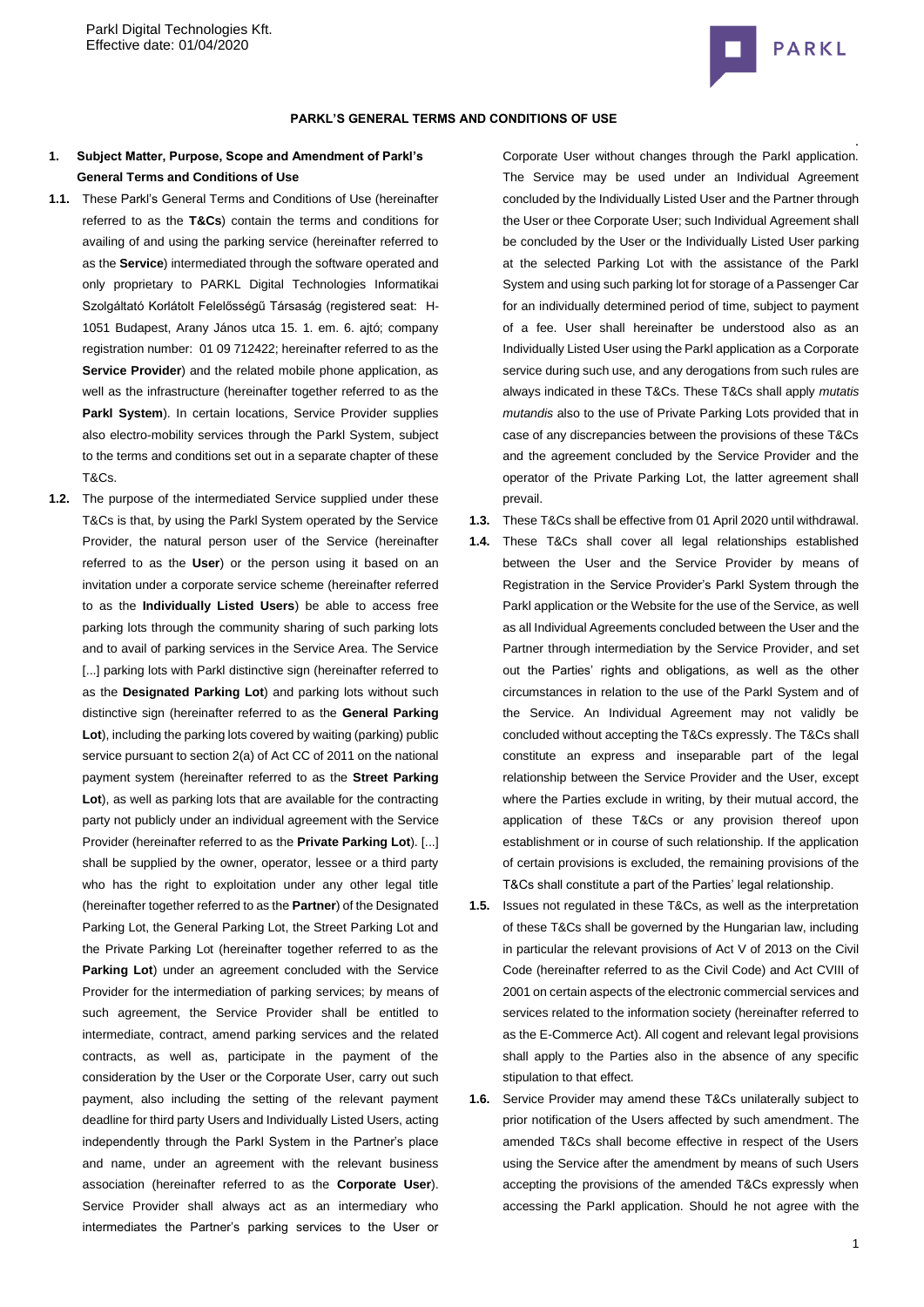

#### **PARKL'S GENERAL TERMS AND CONDITIONS OF USE**

relevant amendment, the User shall be entitled to remove its User account at any time in accordance with these T&Cs.

- **1.7.** By Registration in the Parkl System, the User accepts the provision of these T&Cs expressly and accepts to be bound by them. Should he not accept the terms and conditions, the User shall not be entitled to know the full content of the Parkl System, which is subject to Registration, he may browse the Map in "Trial" view only, without the possibility of parking.
- **1.8.** These T&Cs are continuously available through the Parkl application, at [https://.parkl.net/mobile/terms?lang=hu](https://parkl.net/mobile/terms?lang=hu) website address or the Service Provider'[s www.parkl.net/aszf](http://www.parkl.net/aszf) website.
- **1.9.** The structure and subdivision by chapters of these T&Cs are for information purposes only and ensure a greater transparency, not affecting the interpretation of the T&Cs.
- **1.10.** Service Provider informs the User that it did not accept to be bound by the code of conduct applicable to its service activity.
- **1.11.** According to the law, Service Provider may pursue its activity without license, except for the e-mobility service set out in detail in Chapter 14 of these T&Cs. As regards the e-mobility service, the Service Provider holds a license for the activity set out in section 74(1)(k) of Act LXXXVI of 2007 on electricity (hereinafter referred to as the Electricity Act), that is the charging of electric vehicles, issued by the Hungarian Energy and Public Utility Authority. Licence No: 7788/2018

#### **2. Service Provider's data**

**Service Provider's name:** PARKL Digital Technologies Kft.

Service Provider's registered seat[: H-1051 Budapest, Arany János](http://maps.google.com/maps?q=HU%201051%20Budapest%20Arany%20J%C3%A1nos%20utca%2015.%201.%20em.%206&hl=hu&ie=UTF8)  [utca 15. 1. em. 6.](http://maps.google.com/maps?q=HU%201051%20Budapest%20Arany%20J%C3%A1nos%20utca%2015.%201.%20em.%206&hl=hu&ie=UTF8) ajtó

Customer service address: [H-1051 Budapest, Arany János utca](http://maps.google.com/maps?q=HU%201051%20Budapest%20Arany%20J%C3%A1nos%20utca%2015.%201.%20em.%206&hl=hu&ie=UTF8)  [15. 1. em. 6.](http://maps.google.com/maps?q=HU%201051%20Budapest%20Arany%20J%C3%A1nos%20utca%2015.%201.%20em.%206&hl=hu&ie=UTF8) ajtó

Service Provider's contact details, email address used regularly for keeping contact with the Users: info@parkl.net

Company registration number: 01 09 712422

Tax number: 12967726241

Name of the registering authority: Budapest-Capital Regional Court as Court of Registration

Phone number: +36309719900

Website: [www.parkl.net](http://www.parkl.net/)

Facebook: [www.facebook.com/parklapp](http://www.facebook.com/parklapp)

Instagram: @parklapp

Language of the agreement: Hungarian

**Hosting service provider's name:** Microsoft Ireland Operations Limited

Hosting service provider's address: Block B, Sandyford Industrial Estate, Atrium Building, Carmanhall Rd, Sandyford, Dublin 18, Ireland

Hosting service provider's phone number[: +353 1850 940](tel:+353%201850%20940%20940) 940 Hosting service provider's email address: [info@microsoft.com](mailto:info@microsoft.com) Hosting service provider's website[: www.microsoft.com](http://www.microsoft.com/)

**3. Notions Relating to the Use of the Parkl System**

**General Parking Lot**: an area without Parkl distinctive sign, which may be used for parking services through the Parkl System and is made available by the Partner; such area may be located in a shopping mall, hotel, office building or it may also be a private garage, outdoor parking lot, etc. As a general rule, all parking lots are General Parking Lots if they are not indicated as Designated Parking Lots in the Parkl application.

**T&Cs**: these Parkl's General Terms and Conditions which provide a framework for regulating the legal relationships between the User and the Service Provider and between the User and the Partner, and which shall be accepted expressly in order to use the Parkl application with Registration.

**Season Ticket**: an access right allowing for parking in one or more locations made available by certain Partners subject to the prior overall payment by User of the Parking Fee and for the time period based on the entitlement purchased.

**Accounting Document**: An electronic receipt or invoice issued automatically to the User during the use of the Service and which is sent to the email address provided by User during the Registration, provided that Corporate Users receive an invoice in each case and that Individually Listed Users receive only an email notification about the closing of the Individual Agreement.

**Individually Listed User**: [...] employed by the Corporate User or working for such Corporate User under a mandate or another legal relationship, as well as the Corporate User's clients and guests indicated by the Corporate User freely, that is natural persons defined in Clause 3 of these T&Cs who are named individually in the Corporate User's user list.

**Individual Agreement**: a legal relationship established between the User and the Partner through intermediation by the Service Provider, during the use of the Parkl System, in relation to the booking of the Designated Parking Lot and opening of the Barrier for the purposes of parking in the General Parking Lot, or starting the parking operation in the Parkl application in case of parking in a Street Parking Lot, which shall commence from the valid booking or the opening of the Barrier in case of parking without booking and be terminated after the parking has been finished upon actually leaving the Parking Lot, or after the Parking Period provided in the booking if the User fails to appear at the Designated Parking Lot during the Parking Period and he also fails to cancel the booking, or after starting the parking in the Parkl application in case of a Street Parking Lot, until contractual payment of the relevant Parking Fee. In case of Individually Listed Users, the provisions of this Clause shall be applied with the difference that the Individual Agreement will terminate when the Parking Lot has been left regularly.

**Parties:** The User and the Service Provider together or, as the case may be, the User and the Partner together.

**User**: a natural person being the driver, as a general rule, who downloads the Parkl application and registers for it in order to use the Service or independently therefrom.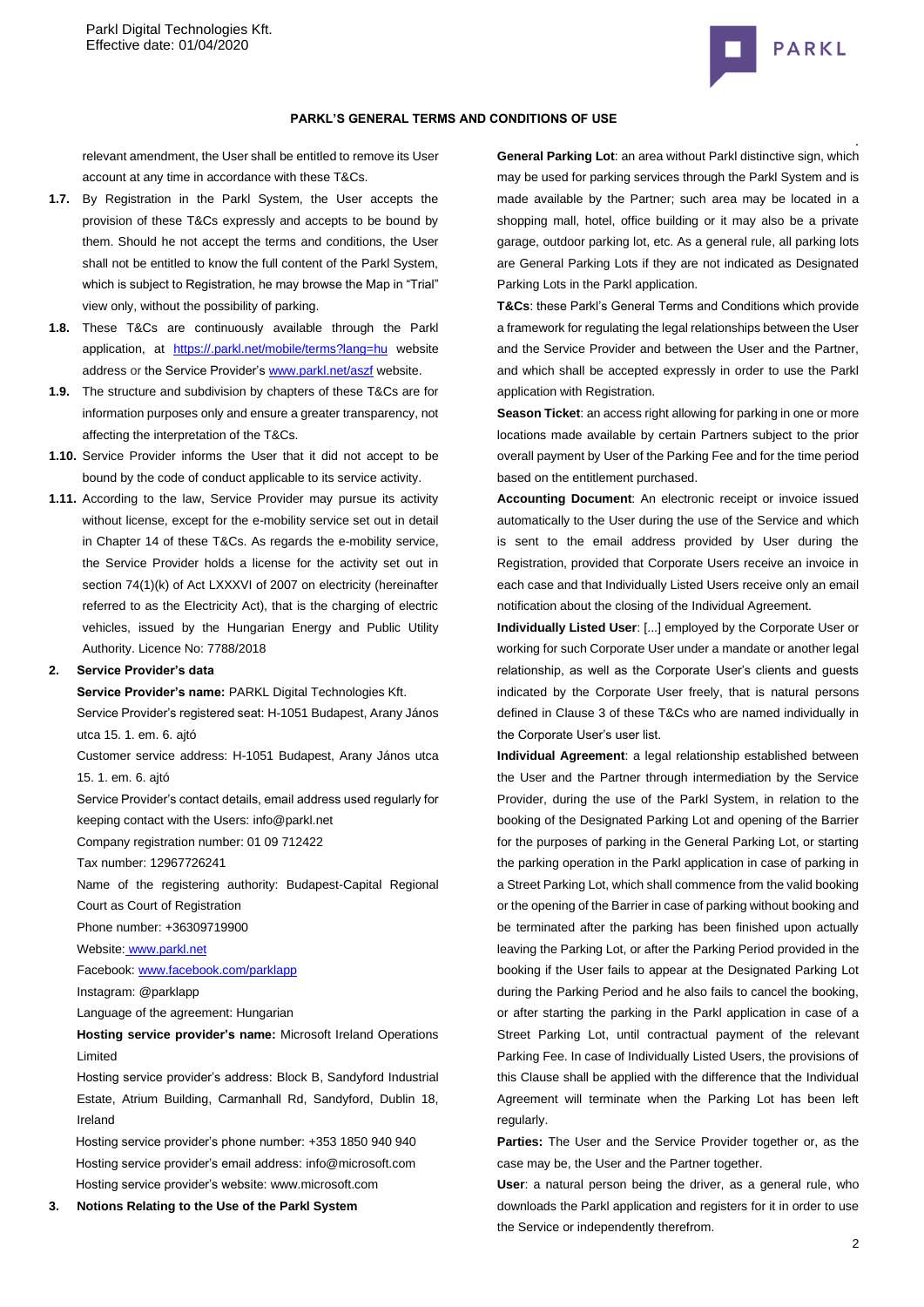

### **PARKL'S GENERAL TERMS AND CONDITIONS OF USE**

**User account**: User's personal profile, created through downloading the Parkl application and Registration, in which the User provides his personal data, may modify such personal data and make settings in connection with the use of the Parkl System. **Instant parking**: an automatic function which allows for starting and stopping the parking operation without specifically pressing any buttons, and which may be activated by the User with a separate slide button through the Parkl application. If the User wishes to use instant parking, after activation of such function, the Partners' barriers open automatically upon arrival of a Passenger Car. In this case, no GPS is applied, the function is operated through camera reading of the license plate number.

**Gate**: A collective term for the Barrier, the garage gate, the Parking Inhibitor or any other device which obstacles entry into the relevant Parking Lot.

**Designated Parking Lot**: an area with Parkl distinctive sign, closed with a Gate, which may be used for parking services through the Parkl System and is made available by the Partner; such area may be located in a shopping mall, hotel, office building or it may also be a private garage, outdoor parking lot, etc.

**Voucher**: An electronic means substituting the payment transaction, made available by the Service Provider to the User, redeemable by the User in the amount indicated thereon during his parking and which is regulated in detail in Subclause 10.10 of these T&Cs.

**NMFSZ:** National Mobile Payment Plc. designated as a national mobile payment organisation pursuant to section 2(1) of Government Decree No 356 of 13 December 2012 implementing Act CC of 2011 on the national payment system.

**NMFR:** The national mobile payment system set out in section 1(d) of Act CC of 2011 on the national payment system.

**Prize Game:** Service Provider shall be entitled to the periodical organisation of promotional prize game during which it draws different prizes among the Users. Service Provider will always set out the detailed rules of the Prize Game in a separate regulation.

**Opening Mechanism:** A specific device developed and operated by the Service Provider and which is suitable for controlling the opening and closing of the Barrier and of the Parking Inhibitor.

**Parkl application:** the official application that has been developed and is operated by the Service Provider subject to these T&Cs and which may be installed on Android and IOS operating systems.

Parkl System: a collective term for the software that is owned and operated by the Service Provider and the related mobile phone application, as well as the entire infrastructure which, through community sharing, provides interface and devices to access free parking lots. By using the Parkl System, the User may chose among the Designated, General or Street Parking Lots, may use them for a specific time period subject to payment of the Parking Fee, that is the User may use a parking service.

**Parking Inhibitor**: as a general rule, a mechanism operated by the Service Provider, which delimits and isolates the Designated Parking Lots that may be used through the Service and which may be managed by the User using the Service through the Parkl application during the Parking Period. Parking Inhibitors are typically located in garages or private parking areas and delimit only one Designated Parking Lot.

**Parking Fee**: The consideration due for the Service, to be paid by the User through the Service Provider, set individually by the Partner, with invoicing that is minute-based in most cases or less frequently, it has another basis, e.g. half an hour, hour-based daily, dynamic daily (fee changing on a daily basis), etc., or is based on the Parking Zones in case of Street Parking Lots, the amount of which is established based on the minimum parking fee set out by law. In the Map, the Service Provider shall show the minimum statutory Parking Fee that is payable for an hour or, in special cases, that corresponds to the parking location. In case of emobility service, a special type of Parking Fee, which is to be established based on the quantity of electricity consumed and invoiced on kWh-basis, is applied. The Parking Fee shall be debited directly to the bank card provided in advance by the User through the SimplePay Online Payment System, like all other payments to be made by User under these T&Cs. In case of Corporate services, the Parking Fee shall be invoiced under one of two schemes, that meaning payment by bank transfer or settlement in arrears under the Individual Agreement concluded by the Corporate User and the Service Provider; in case of both schemes, the Corporate User shall pay the invoice; the Individually Listed Users shall indicate that they use a Corporate service only at the time of payment through the Parkl application.

**Parking Period**: The term provided by the User in the Parkl application, which starts from the time when the Barrier is opened following the arrival to the Parking Lot, and it ends when the Gate is opened through the Parkl System the second time for the purposes of the Passenger Car leaving the Parking Lot which shall be considered as the end of parking or, in case of a Designated Parking Lot, it ends when the Parking Period provided in the booking has expired if the User fails to appear at the Designated Parking Lot during the Parking Period and he also fails to cancel the booking, and even if he leaves the Designated Parking Lot before the end of the Parking Period indicated in the booking. In case of Street Parking Lots, the Parking Period starts from the time when the parking is commenced by the User in the Parkl application, and it ends when it has been finished by the User or when the payment period applicable to the given Parking Zone has expired. The time period shall be the basis also for calculating the Parking Fee. In case of street parking, the Parking Period does not restart automatically; the User shall provide for the restart of such period.

**Parking Zone:** In case of Street Parking Lots, a relevant territorial subdivision that is independent from the Service Provider and which determines the Parking Fee applicable in the given area. The borders of the specific Parking Zones are indicated in the Map.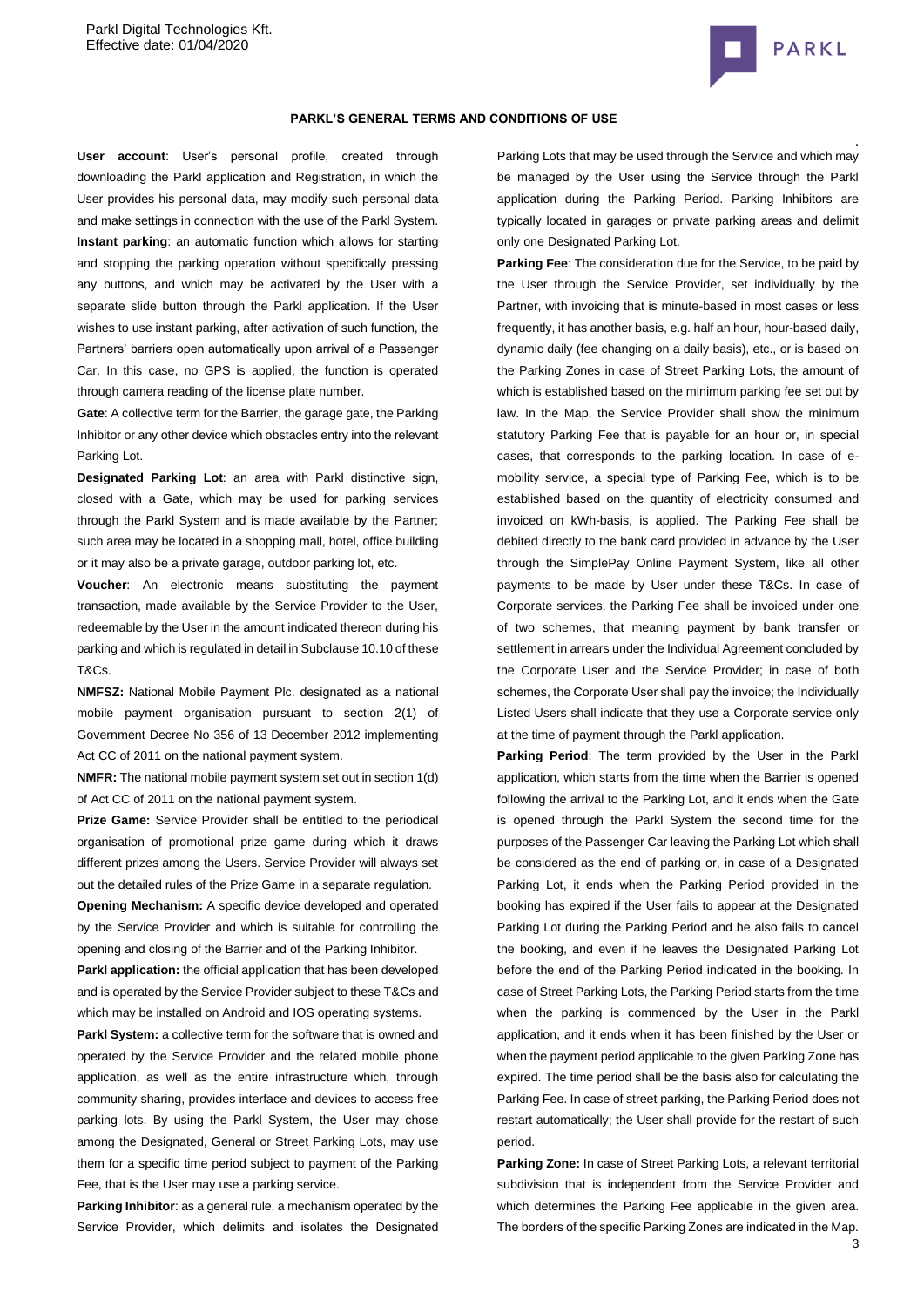

### **PARKL'S GENERAL TERMS AND CONDITIONS OF USE**

Parking Lot: a collective term for General Parking Lots, Designated Parking Lots and Street Parking Lots. The distinction among General, Designated and Street Parking Lots is for the ease of understanding only; the rights and obligations set out in these contractual provisions are applicable *mutatis mutandis* to the Parking Lots regardless of their exact name and depending on the nature of the relevant rights and obligations.

Partner: third party natural and legal persons who are entitled to exploit the Parking Lot in any manner and who make the given parking lot available under an intermediation agreement stipulated with the Service Provider. Through Registration, any User shall acquire the right to contract as a Partner with the Service Provider subject to fulfilment of further conditions. These T&Cs hereinafter do not contain the details of the agreement with the Partner, however, the Partner shall also accept the T&Cs under the agreement concluded with the Service Provider. In case of street parking, Partner shall be understood as the local government, operator or authority that is entitled to adopt the decisions concerning the given Parking Zone.

**Private parking service:** Service Provider supplies the Service under an agreement individually regulated with each Partner, allowing the use of the Service only for the users regulated under such agreement; these Private parking lots are not visible and available for Users who do not use the Service as a Private parking service. The users of such private parking service shall be subject to all provisions of these T&Cs that may apply in respect of the service described in this Clause.

**Registration**: By way of Registration through the Parkl application, the User acquires the right to use the Parkl application or to use it as a Partner in case of a separate application to that effect. Following general registration, the Individually Listed Users acquire the right to use the Parkl application for Corporate Service by activating such application through the link received from the administrator of the Corporate user. The process of the Registration is described in detail in Subclaus[e 8.1.](#page-6-0)

**SimplePay Online Payment System:** an online payment system used by the Service Provider and which is a simple and secure payment solution for the Users of the Service. The payment process is the same as the payment procedure offered for similar banking services. During the supply of the service, SimplePay transactions are monitored continuously with a view to the User's, that is the card holder's safety and the system helps in preventing unexpected events. This Clause shall not apply to Corporate Users.

**Barrier**: as a general rule, a mechanism operated by the Partner, which delimits and isolates the Designated and General Parking Lots that may be used through the Service and which may be managed by the User using the Service through the Parkl application during the Parking Period. Depending on the type of the Parking Lot, the Barrier is located in multi-storey car parks,

hotels or shopping malls including typically more than one Parking Lots.

**Passenger Car: vehicles or motorcycles equipped with four, three** or two tires necessary for using the Parkl System and which are suitable for transporting not more than eight adults including the driver, provided that such vehicles include the petrol, diesel, electric and gas-fuelled cars. If, depending on its type, the Designated Parking Lot is unsuitable for storing vehicles with untraditional dimensions, this circumstance shall be indicated appropriately on the data sheet of the given Designated Parking Lot in the Parkl application.

**Service**: parking services set out in these T&Cs, intermediated through the Parkl System that is operated and owned exclusively by the Service Provider, and supplied by the Partner.

**Service Area:** the geographical territory in which the Service is available through the Parkl System, corresponds to the entire administrative territory of Hungary.

**Service Provider**: PARKL Digital Technologies Kft. that is the sole owner, creator and operator of the Parkl System.

**Map**: Google maps or Apple maps that is visible on the main screen of the Parkl application and in which the User may choose between the "Parking" and the "Street" view.

**Parking map**: Google maps that is visible in the Parking icon view of the Map or Apple maps in which the Parking Lots have a distinctive indication.

**Street map:** Google maps that is visible in the Street icon view of the Map or Apple maps in which the specific Parking Zones are indicated.

**Street Parking Lot:** the area without Parkl distinctive sign, made available for parking and that may be used for parking service on a separate map through the Parkl System and may be used through the waiting (parking) public service set out in section 2(a) of Act CC of 2011 on the national payment system.

**Corporate User**: the business association agreeing with the Service Provider in order to use the Service as a Corporate service. The Corporate User shall be entitled to manage the admin interface through which it can provide which Individually Listed Users are to be invited to use the Parkl application as a Corporate service.

**Corporate service**: supplying the Service to the Corporate User provided that such Service may be used only by the invited Individually Listed Users. In this case, the Parking Fee due for the Service shall be paid by the Corporate User.

**CT&Cs**: Corporate Terms and Conditions that govern the use of the Corporate service by the Corporate User. The provisions of these T&Cs shall apply also in respect of the Corporate Users, whilst the provisions of the CT&Cs may overwrite the provisions of these T&Cs.

**Website**: Website operated by the Service Provider, containing the information and data relating to the Parkl application and which is available at [www.parkl.net](http://www.parkl.net/) URL address.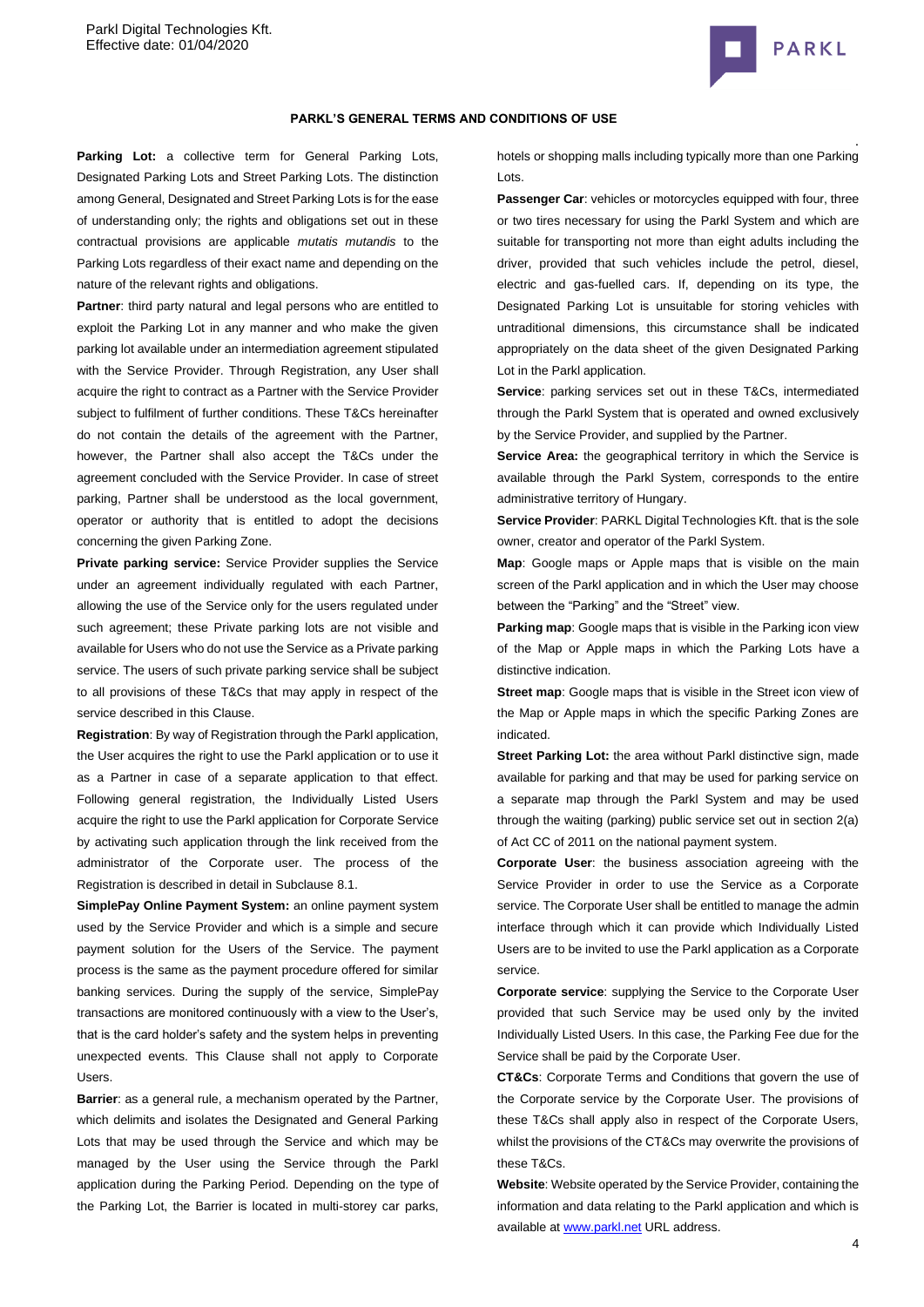

### **PARKL'S GENERAL TERMS AND CONDITIONS OF USE**

#### **4. General Provisions**

- **4.1.** The Service Provider reserves the right to modify the Service, the content of the Parkl application and the operation of the Parkl System, or to terminate its availability unilaterally, without providing any compensation, indemnification or damages, in accordance with these T&Cs.
- **4.2.** Furthermore, the Service Provider shall be entitled to suspend the Service, that is shutting down the Parkl System temporarily at any time, without providing any compensation, indemnification or damages, including in particular in case of maintenance or system upgrade, which shall always be notified in advance by the User via email and also through the Parkl System. In this case, the valid bookings that are still inactive, will be cancelled automatically, and the Service Provider shall not be obliged to compensate any related damages, provide indemnification or satisfy any other claims. During suspension, opening the barriers through the Parkl application will not be possible.
- **4.3.** By accepting these T&Cs, the Parties undertake to notify each other without delay of any significant facts, data, events or information that are closely related to the Use of the Service and the contractual performance. User shall meet any of his notification, reporting and information obligations through his User account, or over the phone or via email sent to info@parkl.net, depending on the availability of the relevant function, whilst the Service Provider shall meet such obligations incumbent upon it through the Parkl application or an email sent to the email address provided by the User. All legal consequences of the omission shall be borne by the defaulting Party. Service Provider shall record the statements made by the User as consumer according to section 17/B(3) of Act CLV of 1997 on consumer protection. Within 30 days from becoming aware of User's request to that effect, after User identification, the Service Provider shall provide for the hearing of the audio records at its customer service and provide copy of each audio record free of charge and, if requested, electronically, Statements submitted via email shall become effective when they become available to the other party. Service Provider shall confirm electronically, without delay, the receipt of the User's statement.
- **4.4.** In order to verify compliance with the T&Cs, the Service Provider shall be entitled to appear at the Parking Lots and carry out random checks there, enter such Parking Lots for this purpose at any time, as well as to take pictures, audio and video records thereof and document its observations properly.
- **5. Technical Requirements for Using the Service, Service Platforms**
- **5.1.** Service Provider's Parkl application is available on any smartphones and tablets with **Android or IOS** operation system.
- **5.2.** The Service-related **Website** is available at [www.parkl.net.](http://www.parkl.net/) The Website contains information relating to the Parkl System and also the Registration may be carried out through such Website. If you wish to participate in the Parkl System also as a Partner, you

may indicate such intention only through the Website, completing the appropriate form.

- **5.3.** The Service-related **Facebook page** is available at www.facebook.com/parklapp/; such community page provides primarily additional data, information, and notifications about discounts and prize games in connection with the Parkl System. The communication and correspondence carried through such Facebook page shall not be considered official statements; the Service Provider is primarily available through the email address or phone number provided. If the User carried out the Registration through his Facebook account, by accepting these T&Cs, he acknowledges and accepts all operational policies of Facebook and the fact that the Service Provider has no influence over Facebook policies or operations and that it may not be held liable in this respect either directly or indirectly. Facebook's provisions shall apply to the Facebook Data Protection policy, practices and the related user consents.
- **5.4.** The Parking Fee shall be settled by payment with bank card through the **SimplePay Online Payment System**. User shall solely be liable for the availability of a valid bank card with coverage. Bank card registration shall be subject to a HUF 100 minimum coverage on the User's related bank account which amount will be returned to the User's bank account automatically and immediately following the bank card registration. User acknowledges that, by accepting these T&Cs, he accepts all SimplePay operational policies, including but not limited to the policy governing payment terms, and that the Service Provider has no influence over the SimplePay system policy and operation, therefore the Service Provider shall not be liable for the regular operation of such system either directly or indirectly. SimplePay's provisions shall apply to the SimplePay Data Protection policy, practices and the related user consents. In case of use as a Corporate service, the Corporate User shall settle the Parking Fee, therefore the terms and conditions set out in this Clause shall not apply to Individually Listed Users.

# **6. Conclusion of the T&Cs**

**6.1.** The T&Cs, that is the fixed-term framework agreement between the Service Provider and the Partner, as well as the Partner and the User shall be concluded after downloading the Parkl application, by its acceptance during Registration via the Website or as a mandatory element of Registration. This Clause shall apply to the use as a Corporate service with the difference that the conclusion of the T&Cs should follow the prior agreement between Service Provider and the Corporate User, in accordance with the CT&Cs. The T&Cs may only be accepted electronically. The Parties conclude an agreement for the use of the Parkl System electronically, through successful Registration. The agreement shall not constitute a written agreement, therefore it is not registered by the Service Provider and will not be available later. The language of the agreement is Hungarian.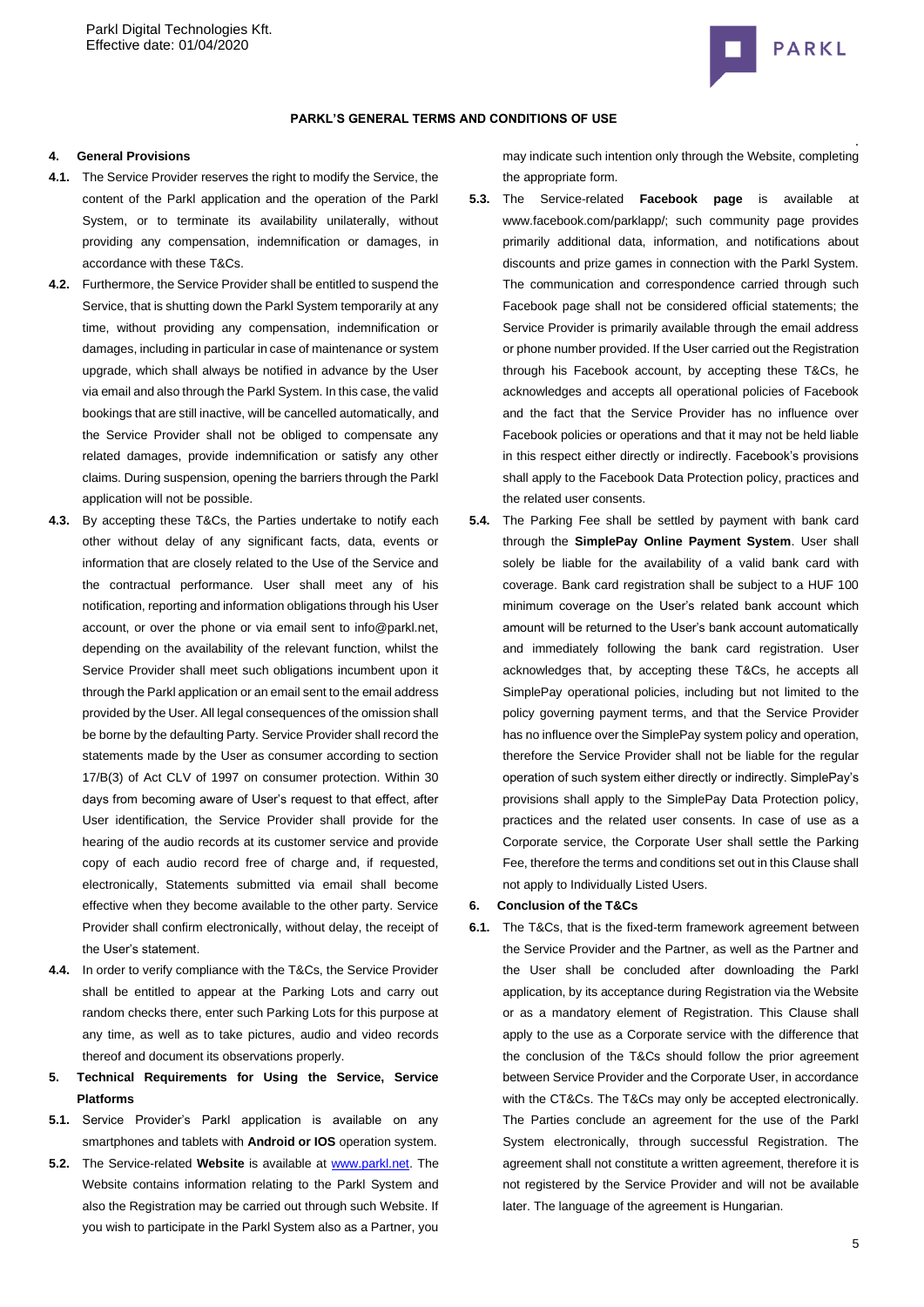

- **6.2.** By accepting the T&Cs, the User acquires the right to use the Service and the Parkl System under an Individual Agreement where requested.
- **6.3.** It is in the very nature of the Parkl System, that its use is necessarily subject to the User possessing a Passenger Car in compliance with the laws, as well as a driving license, registration certificate, mandatory insurance and the technical conditions necessary for its intended use; User shall warrant the fulfilment of such conditions and shall be solely liable therefor. Service Provider excludes its liability for any damage due to the unlawful use of the Passenger Car.
- **6.4.** The personal, invoicing and other User-related data that are supplied during registration and afterwards, are required for using the Service and concluding the Individual Agreement, as well as they are essential for communication between the Parties. User shall always ascertain and provide for the correctness, completeness, effectiveness, validity, update and correction of the data provided by the User in the Parkl application; the User shall solely be liable for such data and all legal consequences deriving from or related, in any manner, to the failure to do so, shall be borne only by the User. Until any notice to the contrary, the data recorded in the Parkl System shall be considered effective.
- **6.5.** User undertakes and under the penalty of perjury, he declares expressly that the personal and invoicing data and the data supplied by him to the Service Provider in any manner during the use of the Parkl System relate to him, are real and correct and that they do not violate any rights and lawful interests of the Service Provider or of any third parties. If the Service Provider becomes aware or if it is probable that the data supplied by the User are not or a part thereof are not true, precise, complete or contain elements that are otherwise unlawful or contrary to the agreement, it shall be entitled to refuse the supply of the Service and apply further legal consequences in accordance with the provisions of these T&Cs and the applicable laws.
- **6.6.** Service Provider shall be entitled to verify the correctness and truth of the data provided in the User account, as well as the conditions necessary for using the Service, at any time. Upon Service Provider's written notice, User shall present the supporting documents at Service Provider's customer service within a reasonable time period not exceeding 30 days. Should the User fail to do so, that is if the User fails to confirm the existence and validity of the documents requested or if such documents are found to be unlawful, the Service Provider shall be entitled to terminate the supply of the Service for the User and delete User's entitlement without any further motivation, provision of damages, indemnification or any other compensation, and it shall take the necessary legal steps in respect of the given User where this is provided by law.
- **7. Conclusion of the Individual Agreement**
- . **7.1.** By accepting these T&Cs, the Parties acknowledge that the Individual Agreement is entered into by and between the Partner and the User for a fixed term corresponding to the period necessary for the single use of the Service, upon User's initiative taken through the booking or upon opening of the Barrier for the purposes of parking in a General Parking Lot or, in case of a Street Parking Lot, upon the User starting the parking operation in the Parkl application.
- **7.2.** An agreement for the use of the Service is entered into by and between the User and the Partner electronically, through the T&Cs, upon successful booking or opening of the Barrier for the purposes of parking in the General Parking Lot, or starting the parking in a Street Parking Lot via the Parkl application. The Individual Agreement shall not constitute a written agreement, therefore it is not registered by the Partner or the Service Provider and will not be available later. The language of the agreement is Hungarian.
- **7.3.** The conclusion date and the effective date of the Individual Agreement is the day when the Designated Parking Lot is booked validly through the Parkl application or the Barrier is opened for the purposes of parking in the General Parking Lot or, the parking in a Street Parking Lot is started through the Parkl application. The User who books a Designated Parking Lot by using the Parkl or who uses a General Parking Lot or a Street Parking Lot, shall be considered a Partner's customer upon conclusion of the Individual Agreement.
- **7.4.** The Individual Agreement may only be concluded personally by a natural person with the capacity to act. By concluding the Individual Agreement, the User declares and acknowledges under penalty of perjury that he has full capacity to act and legal capacity.
- **7.5.** In case if the registered User or the actual manager of the Parkl application and the driver of the Passenger Car are different persons, by using the Service, the User and the real driver of the Passenger Car expressly acknowledge by conduct that the actual driver shall be entitled to use the Service in the User's place and name and that such actual driver has an express authorisation from the User to do so. Parties acknowledge that any actions relating to or connected with the Service used during the Parking Period shall be deemed to be an action by the User provided that the User and the actual driver of the Passenger Car shall be liable jointly and severally for all activities carried out with the Passenger Car during the Parking Period, relating thereto or connected with the use of the Service in any manner, as well as for the performance of all obligations and circumstances set out in the T&Cs.
- **7.6.** Parkl reserves the right to contact the User at any time during the term of the Individual Agreement; in such case, the User shall cooperate with the Service Provider and provide it with the information and data requested without delay. In case of failure to do so, the User shall solely be liable for all legal consequences.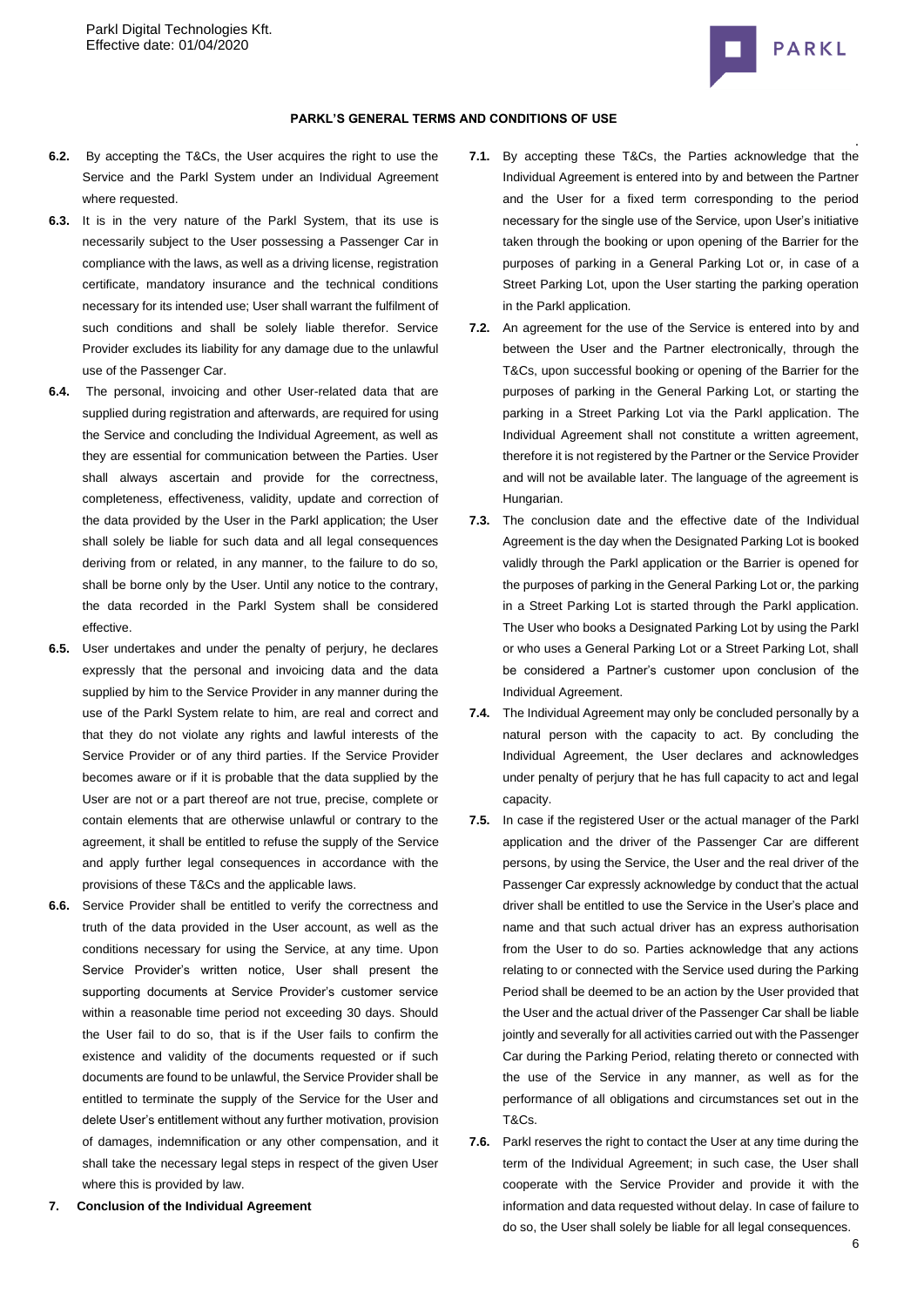

## **PARKL'S GENERAL TERMS AND CONDITIONS OF USE**

#### **8. Use of the Parkl System**

## <span id="page-6-0"></span>**8.1. Registration**

- **8.1.1.** The Service supplied by the Parkl System is available to all those persons who download the Parkl application and, by Registration, accept all the provisions of these T&Cs and consent to the data processing carried out in accordance with the Data Protection policy. Through the different online interfaces, visitors can find the Parkl application in three main ways: Through the Website, Facebook advertisement or Instagram advertisement.
- **8.1.2. Without Registration or full Registration**, visitors may use the "TRIAL" mode in which all functions are available; e.g. they shall view the description about Parkl's operation, browse the Map, but they cannot initiate any parking operations, that is they cannot conclude the Individual Agreement. Registration or log-in is possible by clicking on the "SETTINGS" tab.
- **8.1.3.** Registration may be carried out in two ways:
	- **direct Registration** by pressing the "REGISTRATION" button through the main screen. First, an email address and a password shall be provided for the purposes of Registration. The first phase of Registration will not be closed until the mandatory fields are not filled in by the User completely and properly.

- **Facebook Connect**: by log-in through the personal Facebook user account. This registration method is available for those who have registered on [www.facebook.com](http://www.facebook.com/) website. From the Registration screen, it is possible to go to the "REGISTRATION WITH FACEBOOK" screen where Registration is carried out with the email address and password used on such community page. User expressly acknowledges that if he deletes his Facebook user account from that community page, the Parkl System will remain accessible until logout from such page; after that the Parkl User account cannot be accessed. The User account, however, shall not be considered deleted; deletion of such account shall always be requested separately from the Service Provider under these T&Cs.

**8.1.4.** The email address may not be modified subsequently, therefore the User shall solely be responsible for the validity thereof and shall maintain the relevant mailbox. Service Provider shall not be liable for the legal consequences deriving from the deactivation, termination or inaccessibility, for any other reasons, of the mailbox belonging to the email address provided. If the Service Provider becomes aware that the email address recorded by the User is inactive or invalid, it shall be entitled to deactivate or delete the given User. Each email address may only be used once for Registration, therefore the system warns the visitor where

Registration has already been made with the given email address.

- **8.1.5.** The password provided shall meet the following requirements: minimum length of five characters.
- **8.1.6.** After providing the email address and the password correctly, the User may go to the next screen where the first name, family name, the license plate number of the vehicle and the phone number shall be provided, as well as these T&Cs shall be accepted and an express consent is to be given to the Data Protection policy; after that the User account is created, but Registration is not complete yet. Registration is completed only after verification of the phone number and the email address, as well as the bank card registered.
- **8.1.7.** The next step is to confirm the four-digit verification code contained in the system message sent to the phone number provided, which step may be left out, but without that no Individual Agreements may be concluded thus the Registration remains incomplete. In case of errors, a new code may be requested on the screen. If, during the Registration, the User omits such step, then he may perform such step in the "SETTINGS" menu of his User account.
- **8.1.8.** After providing the correct verification code, the User may perform the "ADD A BANK CARD" step, which may be left out, but without that no Individual Agreements may be concluded, thus the Registration remains incomplete. When providing the bank card data, the system navigates the User through to the own interface of the SimplePay Online Payment System. The User may register only bank cards holding his name in the system and the User shall always solely be liable therefor. During the bank card registration, the bank card number, the name indicated on the bank card, the expiry date and the three-digit CVC code on the back of the bank card shall be provided. If the User clicks on the "PAYMENT WITH CARD REGISTRATION" button, the system debits HUF 100 to the User's bank card and returns such amount to the User immediately. Following that, the correctness and truth of the bank card data are verified. The obligation to register the bank card applies also to the Individually Listed Users, having regard to the potential private use of the Service or the Service Provider's different rights to sanction under these T&Cs.
- **8.1.9.** After verifying the correctness and truth of the bank card data, the Parkl application indicates on the screen that the Registration has been successful and the main screen of the Parkl application appears.
- **8.1.10.**In the last step of full Registration, the email address given by the User is verified through a link received in a message from the Service Provider and indicating the success of Registration. The email address verification may be left out,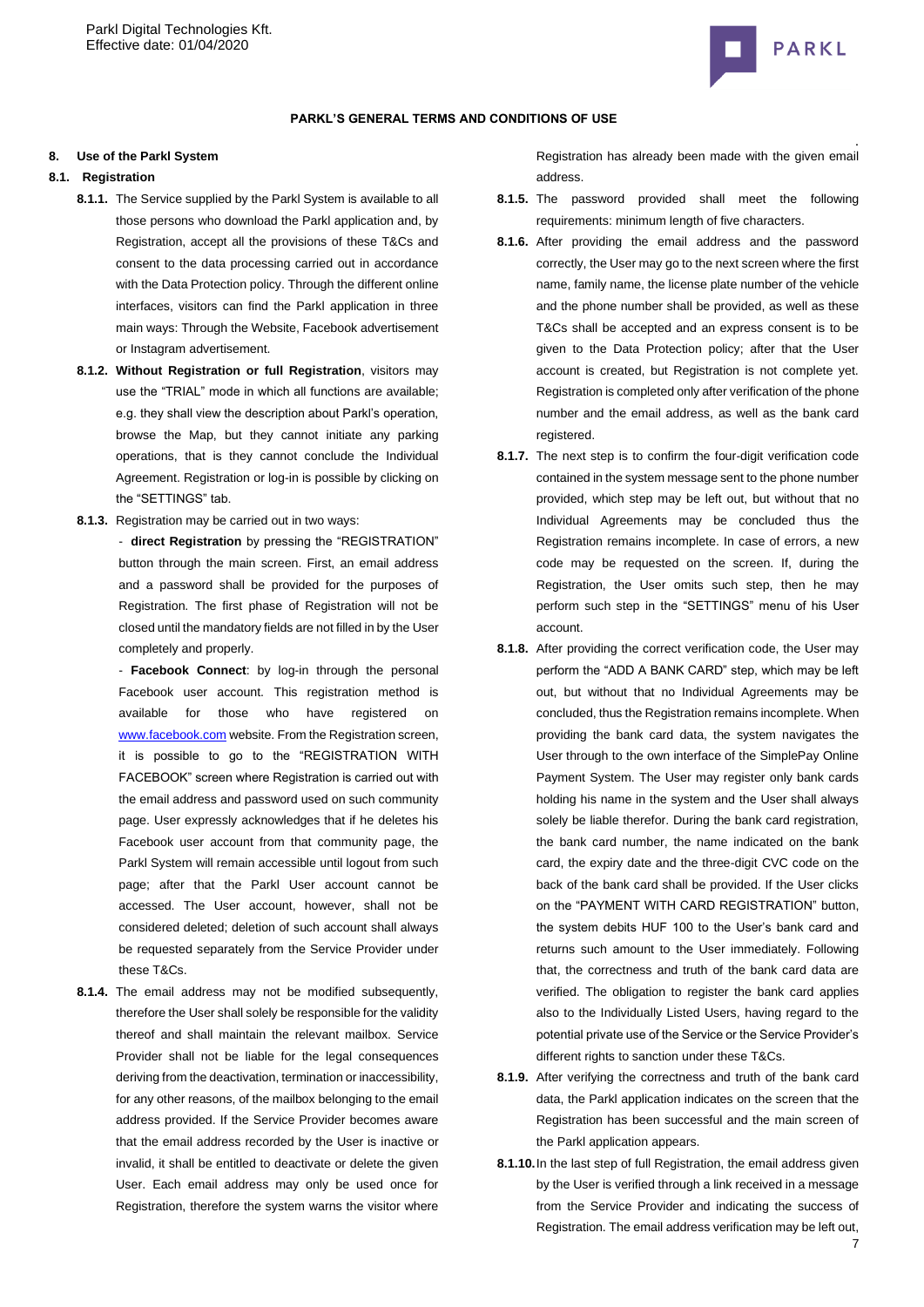

but without that no Individual Agreements may be concluded thus the Registration remains incomplete. If, during the Registration, the User omits such step, then he may perform such step in the "SETTINGS" menu of his User account.

- **8.1.11.**The invoicing data shall not be provided necessarily for full Registration, but they may be provided in the "PAYMENT" menu of User account. In case of parking initiated by an Individually Listed User, the Corporate User's invoicing data shall be provided automatically if the fee is to be borne by the Corporate User.
- **8.1.12.**In case of using a Corporate service, the registration process is not closed in this step as the Individually Listed User received an individual invitation to the Parkl application and by activating such application during the use of the Service, such Individually Listed User may select the payment method "at the Corporate User's cost" when settling the Parking Fee.
- **8.1.13.**Following full and successful Registration, the User shall be entitled to use the Parkl System as a driver.

# **8.2. User Account**

- **8.2.1.** Following a successful and full Registration, the User may log in and use the Parkl at any time with the email address and the password provided. If the password has been forgotten, the Parkl application provides for sending a password reminder via email. In this case, after clicking on the "PASSWORD FORGOTTEN" button and providing the email address, the User will receive and email containing the link on which a new password may be provided.
- **8.2.2.** The User shall be liable for and solely obliged to keep the secrecy of the User account and the related password. User expressly assumes liability for all of his activities carried out in connection with or through his User account. User shall notify the Service Provider without delay of any unauthorised access, use of his User account or other actions against the security.
- **8.2.3.** The menu items available in the User account created through Registration are "SEARCH", "MY PARKINGS", "MY CHARGINGS" and "SETTINGS".
	- Through the use of the "SEARCH" menu, the Parkl System allows the User to select the Parking Lot according to his destination and to view the details of the Parking Lot by clicking on it.
	- The "MY PARKINGS" menu contains the previous and currently active parking operations.
	- The "MY CHARGINGS" menu contains the details of the chargers used in each location (opening hours, availability and type of cables, whether it is free, connections, performance), as well as the measured performance of each charging, beginning and ending of the charging, the cause of shutdown, as well as the

. consideration to be paid and whether the payment is settled or pending.

- In the "SETTINGS" menu, the "PERSONAL" data may be modified (except for the email address) and the settings related to "PAYMENT" may be carried out. The "VOUCHERS" tab contains the actual voucher offers or the User may also record in the system if he has a voucher code. In the "CARS" tab, the Passenger Cars recorded in the system may be managed. The "NAME CARD" menu contains further options like the help, the Parkl's Facebook page and Website, as well as the version number of the Parkl application. From this menu, the "LEGAL DISCLAIMER" containing also these T&Cs, as well as the Data Protection policy may be reached. Logging out from the Parkl application is also possible in this menu ("LOGOUT").
- **8.2.4.** The license plate numbers of the given Passenger Cars are visible in the "CARS" tab. The Parkl System may only be used with Passenger Cars having license plate numbers registered in the Parkl System. If the User wishes to register more than one Passenger Car, he may carry out such registration in this menu only following valid and full Registration. The Passenger Cars previously recorded in the Parkl System may be deleted in this menu. The Passenger Car with the same license plate number may be registered by more than one User, but only one valid booking may be submitted or only one Parking Period may be started simultaneously for the same Passenger Car. In case of conflict between the Parking Periods, the booking concerning the parking that has really been started, shall be deemed valid, whilst the other booking shall be considered as cancelled automatically.

In the "CARS" tab, the "INSTANT PARKING" function may be set, which function makes easier and quicker the parking for a car with a specific license plate number in the manner that when the Passenger Car arrives to the Barrier, its license plate number is read by a camera and it is checked whether it is included as a User entitled to avail of the instant parking service. If the system grants the authorisation to the User, the Barrier is opened, and the Parking Period begins.

If the Instant parking function is used, only one User may have such function activated in respect of the same license plate number.

**8.2.5.** User expressly declares that if he is not the operator of the Passenger Car(s) registered in the Parkl System, the Parkl System is used with the operator's express authorisation, consent and agreement. In this case, the User and the operator shall be liable jointly and severally for complying with the rules concerning the use of the Parkl System and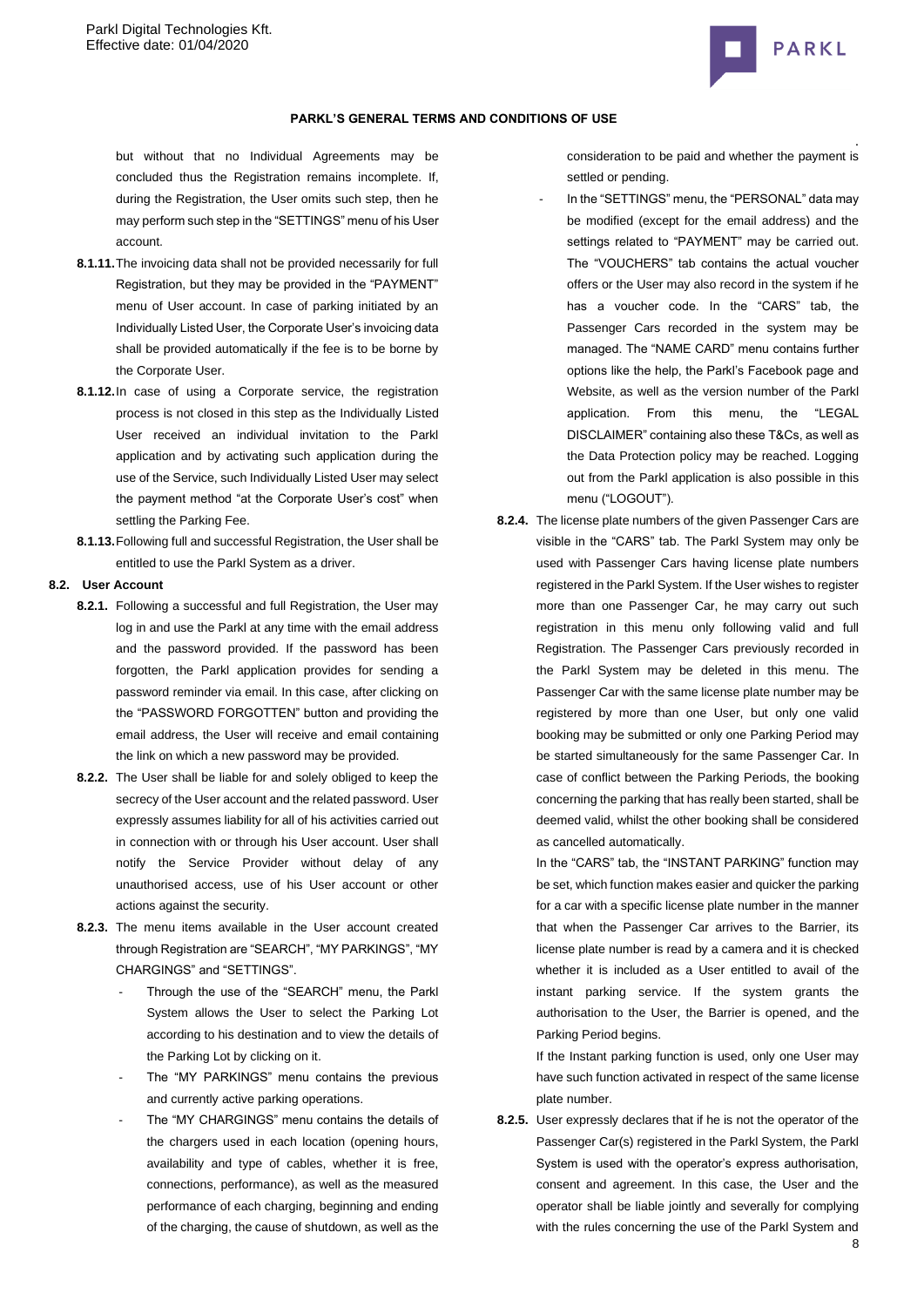

## **PARKL'S GENERAL TERMS AND CONDITIONS OF USE**

for all legal consequences arising from the infringement thereof.

- **8.2.6.** By clicking on the "PAYMENT' tab, additional bank cards may be recorded in the system and the previously recorded bank cards may be deleted. In addition, invoicing may be requested; upon selecting such option, the fields of data necessary for invoicing appear. Such fields are the company name, tax number, registered seat, as well as the name and permanent address in case of a natural person. More than one bank card may be registered in the system; of those registered bank cards, the default bank card shall be selected, meaning the bank card from which the Parking Fee is deducted automatically upon expiry of the Parking Period. Any registered bank card may be deleted, but one default bank card shall always remain. The Parkl System does not allow for deleting the last bank card, except if a new bank card is recorded simultaneously. The default bank card set for the given parking operation cannot be deleted during the active parking period and until payment of the service fee due, but unsettled, during the actual payment delay. The provisions of this Clause shall apply in respect of the Individually Listed Users with the difference that the Parking Fee may be settled also at the Corporate User's cost by selecting the appropriate payment method in the Parkl application. Payment at the Corporate User's cost may be indicated as the default payment method in the "PAYMENT" tab, by moving the slide button next to the text "Use of the Services at the [...] company's cost".
- **8.2.7.** In accordance with Clause 11, the User Account may be deactivated, deleted by the Service Provider or the User may be banned from the Parkl System. Furthermore, the Service Provider shall be entitled to delete the User Account if it has not used the Service for an uninterrupted period exceeding two calendar years.
- **8.2.8.** By deleting the Parkl application from a smart device, the User's User account will not cease to exist, that is it is not deleted. If the User wishes to have his User Account deleted, he shall send an email to help@parkl.net; he cannot delete the User Account directly. Service Provider shall always examine the deletion request without delay and grant such request in accordance with the laws and the Data Protection policy, except where it is obliged to decline the request.

# **8.3. Searching for Parking Lots**

**8.3.1.** After Registration or log-in, the "SEARCH" window including the Map is displayed as the first step of use of the Parkl System. By clicking on the icon placed in the upper right corner, the User may switch between the "Parking lot map" and the "Street map" icon view. By clicking on the "What is your destination?" field, the User may search among the Parking Lots available at destination. An address may be searched manually in the Map or by giving the address; in this latter case, the Parking Lots located in the 1.5 km radius of the relevant zone will be highlighted on the "Parking lot map". By clicking on the lightning icon placed in the bottom right corner, the User may find whether the given Parking Lot is equipped with an electricity charger.

- **8.3.2.** The Parking Lots that are available at the given time, are indicated with black colour on the map, whilst the locations that are fully booked or which do not operate for any reason at the given time are indicated with grey colour.
- **8.3.3.** After selecting an available Parking Lot, the User may view the datasheet of the given Parking Lot where he can see the name, photo, exact address of the selected Parking Lot and the Parking Fee to be paid for one-hour Parking Period. Furthermore, the User may view the opening hours of the given Parking Lot, the description of the parking area is displayed containing the technical details of the given Parking Lot, and the availability of an electricity charger and camera surveillance may also appear as extra services.
- **8.3.4.** In case of General Parking Lots, the Parkl System does not provide for prior booking of such General Parking Lots, therefore the Service Provider does not guarantee that another user will not occupy the given Parking Lot after its selection by the User and before the real beginning of the parking operation by such User.
- **8.3.5.** The Designated Parking Lots may be available only on specific locations, depending on the Partner's individual decisions and such Designated Parking Lots are always indicated by the Service Provider in the Parkl application.
- **8.3.6.** In order to book a Designated Parking Lot, the User shall select the licensing plate number of the actual Passenger Car in the "CARS" menu, because such Designated Parking Lot may only be used with the selected Passenger Car. If the User enters the license plate number erroneously, he may correct it only by cancelling the booking and initiating a new booking. The Designated Parking Lot may be booked by clicking on the "BOOKING" icon, whereby the Individual Agreement is created and is displayed also on the main screen in the "MY BOOKINGS" menu. The Service Provider will not send a specific notification about the booking which may always be monitored in the Parkl application.
- **8.3.7.** The "MY BOOKINGS" menu contains all former and future bookings initiated by the User, the address of the Parking Lot, the "TIME LEFT" until the beginning of the Parking Period; he may open the Barrier or the Parking Inhibitor and cancel the booking in this menu. Furthermore, the starting time of the relevant booking and the expected time of leave, the Parking Fee payable and the reminder are also displayed.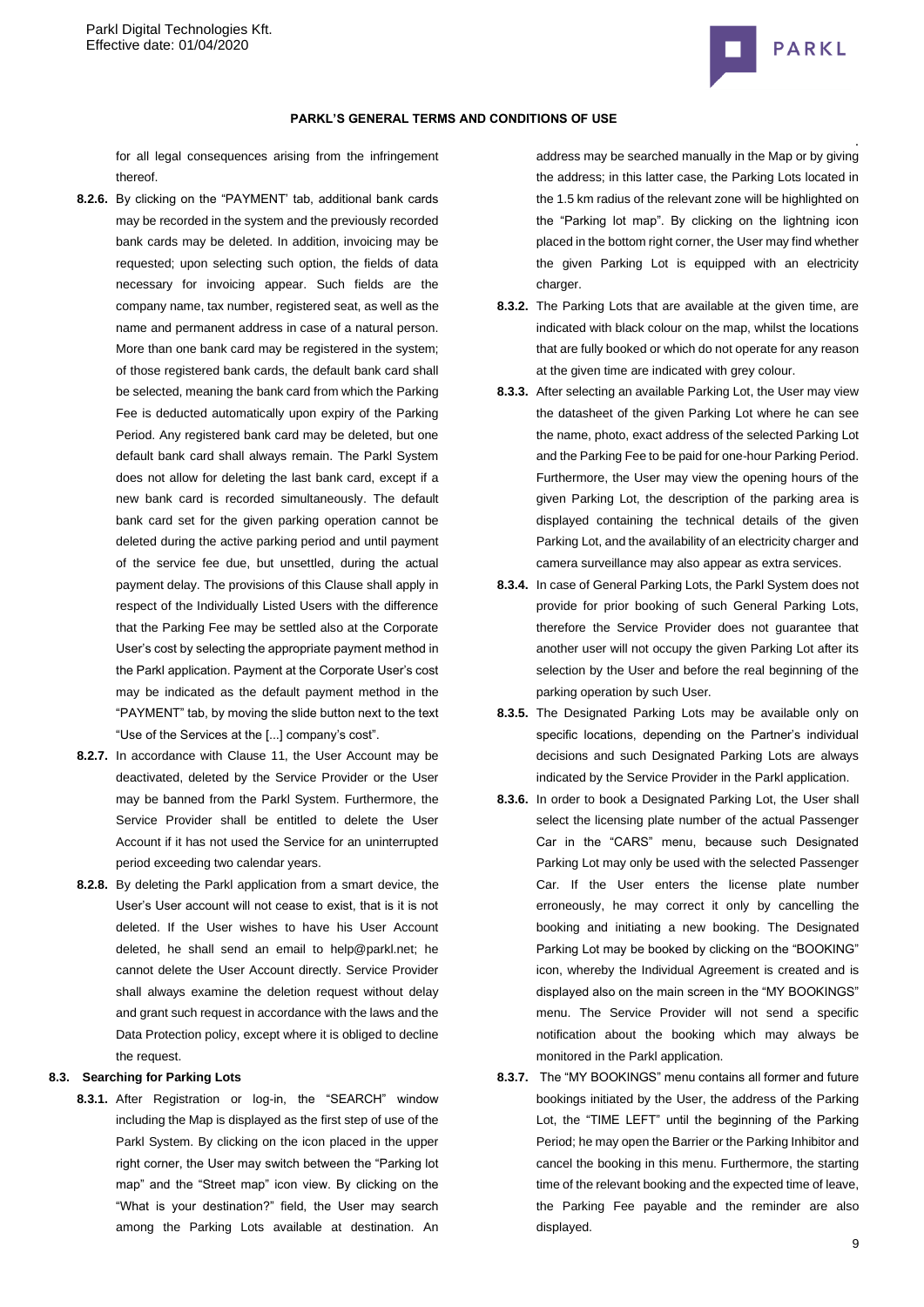

- **8.3.8.** User may modify his valid bookings in the Parkl System only in respect of the Parking Period; the starting time of the Parking Period may only be modified before its beginning, whilst the end of the Parking Period may be modified during the entire active Parking Period. If the User wishes to finish the Parking Period earlier and thereby close the active parking operation, the Parking Period ends automatically upon leaving the Designated Parking Lot with the Passenger Car through the opened Gate even where the booking was for a longer time period. If the User wishes to extend the Parking Period, he may do so only during the active Parking Period through the Parkl application. If the User wishes to change the location of the Designated Parking Lot after booking, he may do so only by cancelling the booking and initiating a new booking and only before the beginning of the Parking Period. The selection of a new Designated Parking Lot after beginning of the Parking Period constitutes a new booking subject to additional fee payment obligation.
- **8.3.9.** The User shall be entitled to cancel his booking before the beginning of the Parking Period or, if the User failed to appear at the Designated Parking Lot, also during the active and pending Parking Period, however, he acknowledges that in case of "CANCELLING THE BOOKING" if such cancellation is made within not more than 10 minutes before the beginning of the Parking Period or within 15 minutes after the beginning of the Parking Period, more than three times in a calendar month, starting from the fourth cancelled booking of the relevant month, the Service Provider shall be entitled to deduct half of the Parking Fee set in advance for the cancelled parking operation without any notice.
- **8.3.10.**If the User fails to start the parking operation within 15 minutes after beginning of the booked period, the Service Provider shall be entitled to cancel the User's booking and make the given Parking Lot available for another User, as well as to deduct half of the Parking Fee set in advance for the given parking operation without any notice. In such case, the Service Provider shall not be liable to provide the User with any damages, compensation or indemnification.
- **8.3.11.**If the User fails to appear at the booked Designated Parking Lot during the Parking Period and he also fails to cancel his booking, he will still have to pay the full amount of the Parking Fee to the Service Provider.
- **8.3.12.**The Service Provider reserves the right to cancel a booking of the given Designated Parking Lot for any reason and at any time or make a Parking Lot unavailable, that is indicated with grey colour in the Parkl System, not including the pending and active parking operations, subject to notifying the User thereof without delay, and without being obliged to provide any damages, compensation or other obligations.

. In such case, the "cancelled" status and the cancellation date are displayed next to the given booking in the User account. Of course, in this case the User shall not be obliged to pay the Parking Fee.

**8.3.13.**As a result of the search carried out according to Subclause 8.3.1, the Parking Zones of the given address and the Parking Zones surrounding it are displayed in the "Street map" view. In case of Street Parking Lots, the free parking lots are not displayed, and the User may park anywhere in the relevant Zone, observing the Road Traffic Rules.

### <span id="page-9-0"></span>**8.4. Parking**

- **8.4.1.** If there are free Parking Lots, a General Parking Lot selected by him or, depending on the location, a Designated Parking Lot through valid booking shall be provided for the User; the User shall be entitled to drive in such Parking Lot with the Passenger Car indicated for the relevant parking in the Parkl application, manage the Barrier or Parking Inhibitor and park his Passenger Car in accordance with this Subclause [8.4.](#page-9-0) If the User wishes to use a General Parking Lot, he may do so by staying with his Passenger Car set for the given parking operation directly in front of the closed Barrier, opening the Barrier through the Parkl System.
- **8.4.2.** The Parking Period is indicated by a counter on the screen of the Parkl application from the opening of the Barrier or another kind of Gate.
- **8.4.3.** User may control the parking in the Parkl application only through his User account and he may control only one parking operation at a time with the same User account. Otherwise, the Service Provider shall be entitled to refuse the supply of the Service in respect of the additional active bookings for the same period.
- **8.4.4.** After his arrival at the site, the User shall be able to manage the Barrier or other kind of Gate of the Parking Lot through the Parkl application, by pressing the "GATE OPENING" button. Before that, the User cannot open the Barrier or the Parking Inhibitor. In case of Corporate service, the Individually Listed Users may select the payment at the Corporate User's cost method, by moving the slide button next to the text "Use of the Services at the [...] company's cost", even right before the opening of the Barrier or other kind of Gate or before commencing the parking operation.
- **8.4.5.** The opening of the Barrier or other kind of Gate is not always subject to a range, therefore the User shall solely be liable for opening the Barrier or the Parking Inhibitor only when he really arrived at the given Parking Lot. In certain locations, if the User does not stop his Passenger Car closely enough to the Barrier, the Parkl application warns him to that effect and the Barrier does not open.
- 10 **8.4.6.** In case of parking in a General Parking Lot, the Barrier can be opened through the Parkl application when the User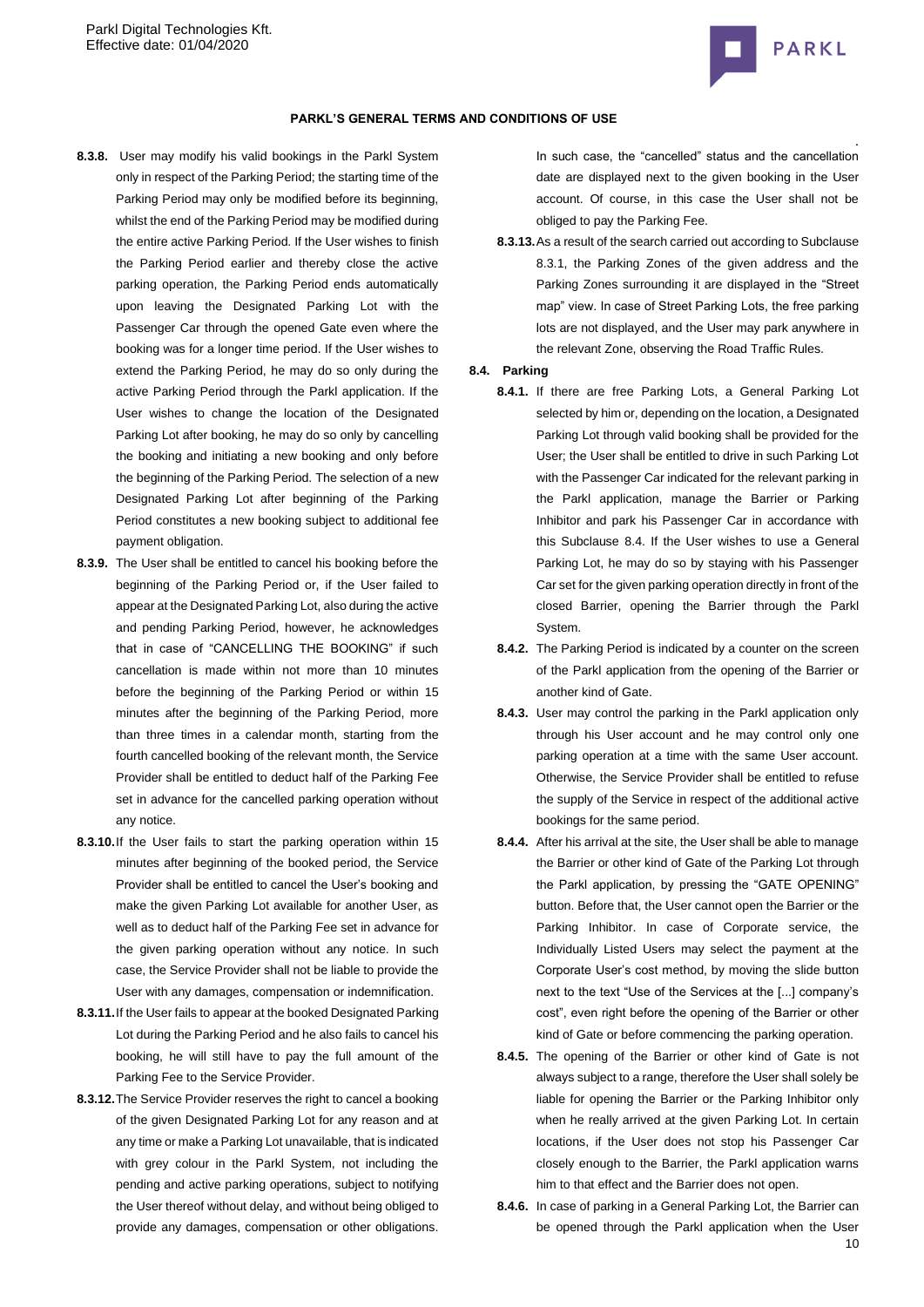

arrives to such Barrier. In order to ensure the smooth supply of the service, the system may verify automatically the correctness of the license plate number given in the Parkl System, by comparing the given and the real license plate numbers with the help of a camera operated in the Parking Lot. If the Instant parking function is active, the Barrier will open only where the license plate number of the Passenger Car arriving at the Barrier corresponds to the license plate number recorded in the Parkl System.

- **8.4.7.** At the Designated Parking Lots equipped by few Barriers, including where more than one Barrier secures the area of the parking lots, the Parkl application may request the User to digit the code visible on the Barrier or to go to the given Barrier in order to drive in the Parking Lot. The User shall choose among the options offered to him the Barrier code visible to him, thereby confirming that he stays in the right place. If the Parkl application does not request the User to digit the Barrier code or there is a Designated Parking Lot equipped with a Parking Inhibitor, the User shall be obliged to and solely be liable for ascertaining that he stays in the place indicated in his booking.
- **8.4.8.** The Service Provider shall not be held liable either directly or indirectly if a third person stays in the Parking Lot for any reason and does not leave such parking lot, and if the User does not use the Parkl System in accordance with the provisions of these T&Cs for any reason, including where he stays at the wrong place, cannot drive in the Parking Lot or fails to leave it following the expiry of the Parking Period.
- **8.4.9.** The Service Provider shall not be liable in any case for the availability and proper condition of the Parking Lot or whether is has the appropriate parameters in the relevant car park.
- **8.4.10.**If a Corporate service is availed of, the Service Provider shall not be liable in any case for whether the Individually Listed User parks his Passenger Car at the Corporate User's cost, in the parking lot or parking period authorised under the individual agreement between them. If the Individually Listed User parks his Passenger Car in a parking lot or parking period that is not available under a Corporate service, the Corporate User shall still pay the costs of such parking to the Service Provider. The Corporate User and the Individually Listed User shall settle their disputes arising in relation thereto.
- **8.4.11.**If the Individually Listed User finds out during the pending parking operation that he parks his Passenger Car in a parking lot or parking period not authorised by the Corporate User, he shall opt for the payment method at his own cost after finishing the parking operation. The costs arising due to the erroneous choice shall be borne by the Individually Listed User who shall not pass such costs onto the Service Provider or the Corporate User in any case;

. otherwise the previous Clause shall apply to the Parties' disputes.

- **8.4.12.**By opening the Barrier or other kind of Gate, the User may park in the Designated Parking Lot and keep his Passenger Car there until the end of the booked time or until a valid drive-out from the General Parking Lot; this is the active parking period. One Individual Agreement gives entitlement to one-time entry, therefore the User shall not be entitled to multiple drive-in and drive-out during the active parking period. The counter on the "PARKING IN COURSE" screen shows to the User the parking period actually lapsed; on this screen, in case of any problem, the User may request assistance by reading the FAQ o dialling the customer service number directly from the Parkl application.
- **8.4.13.**During the active parking period, only the User shall be entitled to use the Parking Lot; during this period neither other Users, nor the Partner or the Service Provider shall be entitled to stay in the Parking Lot, except that the Service Provider and the Partner shall have the right to remove and control any malfunctioning.
- **8.4.14.**During the Parking Period, the User shall fully be liable for his own activity and shall hold harmless the Parking Lot and all technical equipment relating to the Service, as well as the other vehicles staying there, any movable property and immovable property from any deterioration and damage, and it shall act with the care generally expected in the given situation and take the necessary measures in order to avoid such deterioration and damage.
- **8.4.15.**User shall not transform or cause to transform the Parking Lot in any manner.
- **8.4.16.**The Service Provider shall use its best endeavours to ensure the proper functioning of the infrastructure related to the Parkl System (including in particular Barriers, Parking Inhibitors, Opening Mechanisms) and that they are suitable for the intended use, but the Parking Lots are not subject to continuous monitoring, therefore it may happen that a mechanism was damaged or broken down during a previous use, therefore it is unsuitable for the intended use, but the Service Provider is still not aware of such condition. If the Parkl service related infrastructure is unsuitable for the intended use, the User shall not use it and he shall notify the Service Provider thereof via email or by phone without delay. User shall possibly demonstrate the reason of unsuitability for the intended use with a photo.
- **8.4.17.**In case of any technical problem of the Parkl System, a help button is available in the Parkl application, pressing which the User can receive information about the process of using the Service and can dial the Service Provider's customer service number by pressing a single button.
- 11 **8.4.18.**Furthermore, the User shall notify the Service Provider via email or by phone and without delay of the facts and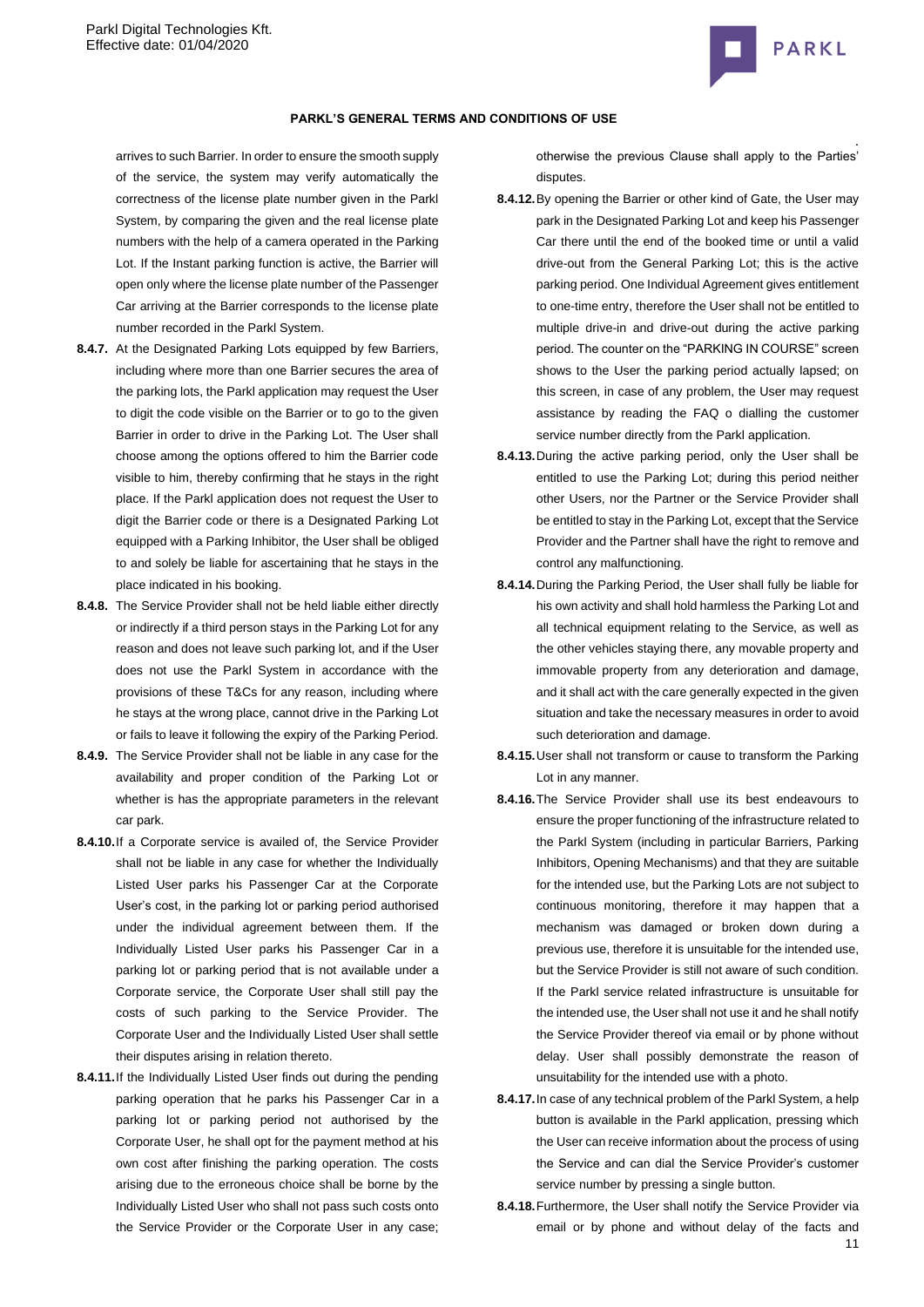

circumstances that do not affect the intended use, but which hinder the regular use, in order for the Service Provider becoming aware of the damage, abuse, littering and other damaging action and to be able to identify the person causing the damage, as well as to take the other reasonable steps under the T&Cs and the laws. User shall possibly demonstrate the reason hindering the intended use with a photo.

- **8.4.19.**If the Parking Lot is unsuitable for the intended use or if there is any other reason hindering the actual parking operation, the Service Provider shall primarily provide the User with another Parking Lot (substitute parking lot) after the unsuitability for the intended use has been proven validly by the User. The User, however, is not obliged to use the substitute parking lot so determined. If the Service Provider cannot provide for a substitute parking lot or if such substitute parking lot is at a parking area with a different address and the substitute parking lot offered to the User in the location that is the closest to the original address or its location is not acceptable, or if the User does not accept such substitute parking lot for any other reason, the User shall leave the given parking area. The Parking Period thereby ends, and the Service Provider shall not be obliged to provide the user with any further compensation, damages, indemnification or have any other obligations visà-vis the User.
- **8.4.20.**Active parking ends validly when the User actually leaves the Parking Lot with the relevant Passenger Car in accordance with the agreement as set out in Clause [9.](#page-11-0) In case of a Designated Parking Lot, if such designation is made following the prior booking, which may also be extended by the User, the time of the actual leave shall be taken into account.
- **8.4.21.**The Parking Fee that is calculated by the Parkl System always taking into account the actual Parking Period and indicated continuously in the Parkl application, shall fall due upon closing the parking operation and will be debited automatically to the given bank card. The User gives his express consent and authorises the Service Provider to debit the parking free to his bank card without any further notice. The terms of Parking Fee payment are detailed in Clause [10.](#page-12-0)
- **8.4.22.**Upon closing of the parking operation, the User may rate the parking on the screen; the parking details and the amount paid by debit to the given bank card are displayed and the User will receive the payment receipt via email without delay.

# **8.5. Street Parking**

In case of parking in a Street Parking Lot, the provisions of Chapter 8.4 shall apply with the divergences set out in this Chapter.

- . **8.5.1.** In case of parking in a Street Parking Lot, the Service Provider will not provide any other infrastructure (e.g. Barriers, Parking Inhibitors) in addition to the search and payment platform.
- **8.5.2.** The User shall be liable for observing the Road Traffic Rules.
- **8.5.3.** When the User arrives at the Street Parking Lot, the Parking Zone and the neighbouring Zones are displayed according to his location in the Street map view. User shall solely be liable for ascertaining that the location and the number of the Zone are appropriate.
- **8.5.4.** By clicking on the Parking Zone, the information sheet of the Zone (hereinafter referred to as the Parking zone datasheet) is displayed, containing the number and details of the zone, the hourly Parking Fee, the maximum parking period in the relevant Zone, the automatic renewal option, the payment period applicable to the Zone and the Comfort Fee.
- **8.5.5.** The Parking can be commenced by pressing the "Begin parking" text. The application sends a notification on the successful commencement. User shall ascertain that the parking operation has been commenced regularly. The User shall pay the penalty due for the failure to commence the parking operation.
- **8.5.6.** To avoid any extra costs due to the failure to end the Parking in time, the User can manually set a reminder in the app. Once set, the app would send a push notification to the user to remind him of the ongoing Parking. The reminder can be set before the start of the Parking session and can be turned off any time after the Parking is commenced.

#### <span id="page-11-0"></span>**9. Leaving a Parking Lot**

**9.1.** After finishing the parking, the User shall leave the Parking Lot regularly, in a condition suitable for the intended use, available to other Users, in an emptied, clean and rubbish-free condition, without delay and close the Parking Period through the Parkl application. The User acknowledges that in case of irregular stay, the Service Provider and the Partner will be entitled to remove the User's Passenger Car in order to ensure that other Users can use the Service in the Parking Lot without any hindrance. All costs related to the removal shall be borne by the User and are to be debited directly to the User's default bank card. Should the User fail to observe the rules applicable to the Parking Lot, hinder its intended use by other Users or other drivers and fail to leave such Parking Lot in accordance with the agreement, such conduct shall constitute a material breach of the agreement, and the Parking Fee actually payable shall be calculated for the time period during which he actually stayed with the Passenger Car there, provided that, as a general rule, twice the fee per minute of the irregular stay or twice the payment basis otherwise established by the Partner, e.g. in case of half an hour, hour-based daily, etc. based invoicing, shall be charged.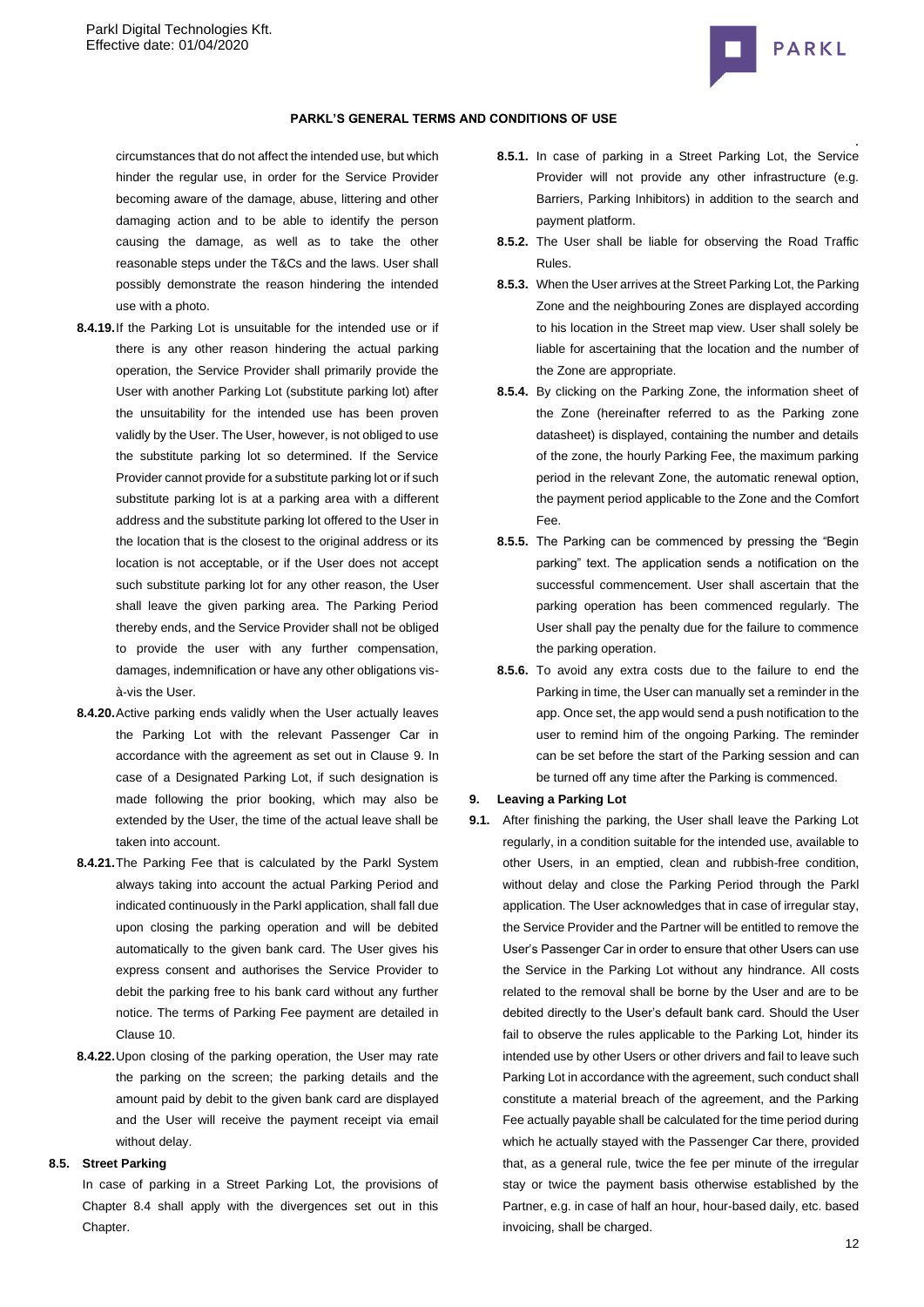

#### **PARKL'S GENERAL TERMS AND CONDITIONS OF USE**

- **9.2.** User shall be entitled to determine the time of leaving the General Parking Lot or the Street Parking Lot.
- **9.3.** The User leaves the Parking Lot regularly where the User opened the Gate with the Parkl application and left the car park properly with his Passenger Car, used the Parking Lot as intended, did not cause any damage and met all of his related contractual obligations properly. In case of a Street Parking Lot, the User leaves the given Parking Lot regularly if he observes the Road Traffic Rules when leaving such Parking Lot.
- **9.4.** Should the User fail to leave the Parking Lot regularly, the Parking Period will not be closed until the lapse of the maximum 7-day period at the latest and the Service Provider shall be entitled to claim the Parking Fee according to Subclauses 9.1 and 9.2 until regular leave, as well as, the User shall bear the risks and the liability for damage until that time according to the T&Cs. In case of such failure in a Street Parking Lot, the penalty rate that may be imposed by the competent authorities under the applicable laws shall apply; the Service Provider does not claim any related consideration from the User.
- **9.5.** If the Gate cannot be closed regularly due to deterioration or damage, the User shall notify the Service Provider by phone or via email without delay and wait for the Service Provider's action, except in case of personal injury requiring immediate medical assistance. Otherwise, the risk of when the Parking Period will actually be closed in the Parkl System shall be borne by the User.
- **9.6.** In case of street parking, the Service Provider informs the User about the expiry of the maximum parking period applicable to the given Parking Zone through the Parkl application. The User shall always be liable for any necessary restart thereof; such restart may be carried out manually or automatically if it has been set expressly and previously by the User in the Parkl application.

#### <span id="page-12-0"></span>**10. Service Fee: Parking Fee**

- **10.1.** User shall pay a Parking Fee in consideration for the Service intermediated by the Service Provider. In relation to each Parking Lot, the Parking Fee shall always be invoiced on the basis of a calculation that is generally minute-based or it has another basis, e.g. half an hour, hour-based daily or dynamic daily (fee changing on a daily basis), etc. provided by the Partner in advance.
- **10.2.** In case of Street Parking Lots, the Parking Fee shall be calculated on a basis other than the basis set in Subclause 10.1; it shall always be invoiced on the basis of
	- a) the statutory minimum parking fee based on the Parking Zone, corresponding to the parking lot, or
	- b) the statutory minimum parking fee corresponding to the parking period and location.
- **10.3.** The Partner shall always be entitled to set the parking fees; the Service Provider shall not be responsible for setting the parking fees and the rates of such fees. The Service Provider shall not be entitled to modify the fees set by the Partner unilaterally. Partner shall always be entitled to change the fees applicable by it unilaterally; the Service Provider as intermediary shall not be

liable in that respect. Any fee changes shall be valid only for the future, subject to prior notification of the User, following the update of the fees applicable to the Parking Lot and its acknowledgement by the User through the subsequent conclusion of an Individual Agreement, and it shall not affect the pending parking operations.

- **10.4.** Except in case of Street Parking Lots, the first 10 minutes of the Parking Period is always free of charge; the User may use the Parking Lot within the first 10 minutes free of charge, but it shall also leave it by the 10<sup>th</sup> minute. If he fails to do so, the Parking Fee shall be calculated from the  $11<sup>th</sup>$  minute, but retroactively to the beginning of the Parking Period. In case of Street Parking Lots, the calculation of the Parking Fee starts with the commencement of the parking operation in the Parkl application. Depending on the Partner's decision, the first hour may also be free of charge in certain Parking Lots. The Parking Fee is displayed on the data sheet of the Parking Lot based on a preliminary hourly estimate, and it shall be monitored continuously on the screen indicating the Parking Period during the Parking Period. If the User leaves the Designated Parking Lot earlier than indicated in the booking, he shall still pay the Parking Fee for the entire booked period, regardless of the time period actually used. The User acknowledges that, regardless of the actual parking period, the Service Provider shall be entitled to increase the Parking Fee, occasionally, from the 11<sup>th</sup> minute, by the minimum Comfort Fee payable which shall be set and updated in case of change through the Parkl System. The Comfort Fee may not be reclaimed.
- **10.5.** In addition to the Parking Fee, the Service Provider shall be entitled to charge the one-time fixed Comfort Fee per parking operation as indicated in the Parkl System.
- **10.6.** The calculation of the Parking Fee is closed and becomes due at the end of the Parking Period. The Individual Agreement shall be deemed to be performed and terminated upon contractual payment of the Parking Fee. The fee due for the Service supplied by Parkl shall be paid in one lump sum.
- **10.7.** The User hereby mandates and authorises the Service Provider expressly and irrevocably to debit the Parking Fee, not including any related other payables automatically to the bank card provided, through the SimplePay Online Payment System when it becomes due. The Service Provider accepts the mandate and the authorisation expressly.
- **10.8.** The Parking Fee shall be settled in Hungary's official currency, that is in Forint (HUF); the prices shall be understood as gross prices to be paid by the User as a consumer.
- **10.9.** The Parking Fee shall be paid individually for each parking or by using a Season Ticket or Voucher. No Voucher may be used in case of Corporate services. Season Tickets may be used in accordance with the individual agreement concluded with the Corporate User and according to the CT&Cs.
- 13 **10.10.** If, in case of any promotions, the Service Provider provides the User with Vouchers electronically or in any other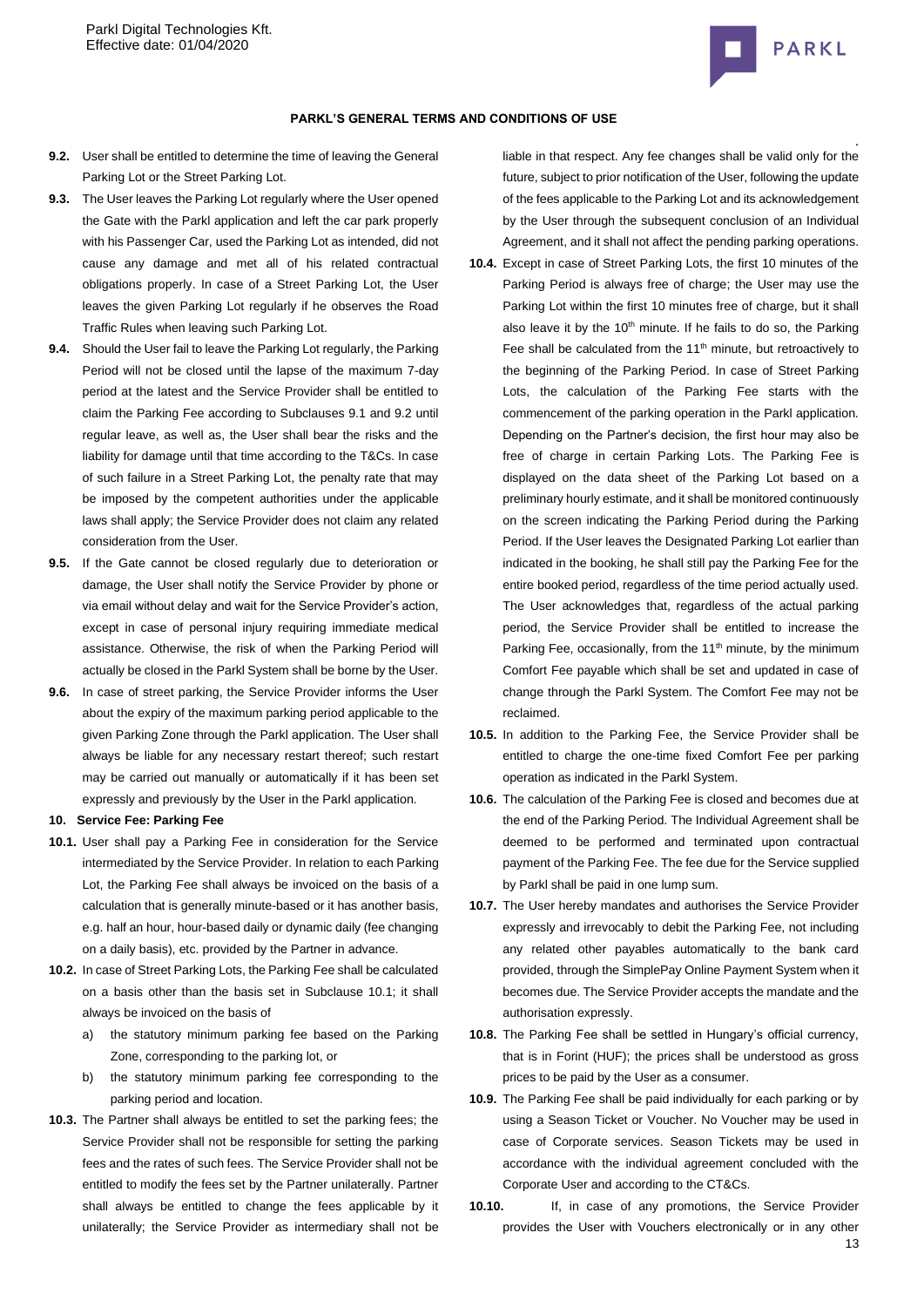

#### **PARKL'S GENERAL TERMS AND CONDITIONS OF USE**

manner, the User shall be informed thereof via a push message. In this case, no individual payment transactions will be carried out in accordance with this Chapter up to the Voucher value during the first parking operation following the distribution of the Vouchers. If the User has a Voucher registered in the Parkl System, such Voucher will be applied automatically in respect of the given Parking Fee upon completion of the first subsequent parking, regardless of its real value. If the Parking Fee is less than the Voucher value, the remaining value cannot be used for further parking operations, that is the Voucher cannot be exhausted gradually, **it may be used only once** and it cannot be stored in order to be applied to a subsequent parking operation. If the given Parking Fee exceeds the Voucher value, the given Voucher value will be set off against the Parking Fee accordingly and the individual payment transaction will be carried out in accordance with this Chapter, in respect of the fee not covered by the Voucher. Only 1 (one) Voucher may be used for one parking operation. The Parkl System stores the redeemed Vouchers which may be viewed by the User in his User account.

**10.11.** The User shall pay the Service fee by means of online payment, through the SimplePay Online Payment System operated by OTP Mobil Kft. in accordance with the following working principle:

*The recurring bank card payment (hereinafter referred to as the Recurring payment) is a function provided by* SimplePay *in relation to bank card acceptance, meaning that the Customer may initiate further payments in the future with the bank card data provided in the registration transaction, without providing the bank card data again.*

*By accepting this statement, you give your consent to the use of the Recurring payment in order to make further payments in this web shop (…………[URL]………..) after the successful registration transaction, upon the Merchant's initiative, without having to provide the bank card data again and having to give your consent to each transaction.*

*Attention (!): the bank card data are processed in accordance with the rules of the card company. Neither the Merchant, nor*  SimplePay *shall have access to the bank card data.*

*The Merchant shall be liable for the recurrent payment transactions initiated by it erroneously or unlawfully; no claims may be enforced against the Merchant's payment service provider (*SimplePay*).*

*I have read this information, acknowledge and accept the content thereof.*

**10.12.** The Parking Fee is validly paid and settled by crediting it to the Service Provider's account. If the User contests the amount of the Parking Fee automatically debited, he may do so within 8 calendar days after payment by sending an email to Service Provider's help@parkl.net email address, attaching a detailed reasoning of the material objection and the supporting documents, demonstrating the facts and circumstances

underlying his allegation. In the absence of a material objection, the Parking Fee applied shall be deemed accepted by the User and shall not validly be objected anymore. In case of dispute, the Service Provider shall contact the User immediately in order to settle such dispute as soon as possible.

- **10.13.** The Service Provider shall send an e-receipt and/or an e-invoice on the Parking Fee paid to the User's email address belonging to his User account, depending on whether a receipt or an invoice is requested in the settings under the "PAYMENT" menu. The Service Provider shall not be liable if the given email address does not exist anymore, is incorrect or does not belong to the User, or if the recipient's mail system places the email containing the e-invoice in the Spam folder or does not display it at all. In case of use as a Corporate service, the Individually Listed User will receive only an email notification about closing of the Individual Agreement, the receipt and the invoice will be sent to the Corporate User according to the corporate payment scheme undertaken by it.
- **10.14.** Following the use of the Service, the Parking Fee will be debited to the User's bank card automatically when due, at the same time, the e-receipt will always be generated per parking operation on the server of the Parkl System and sent by the Service Provider with formatted .txt content to the email address given by the User. Such .txt file will be stored and then archived in .pdf duplicate in the Service Provider's NETLOCK system.

- **10.15.** If the User requires a VAT invoice (e-invoice) in addition to the e-receipt, he may submit such request for the future by activating the relevant function in the "PAYMENT" menu, in respect of his actual parking operations following the request. The function is available only where the User provided his name and permanent address and in case of a legal person, its company name, registered address, company registration number and tax number. In this case, the system transfers the User's invoicing data, parking data and amount to the szamlazz.hu server where the system calculates the amount to be invoiced based on the parking operations on a monthly basis, and the relevant VAT invoice is issued automatically on a monthly basis through the szamlazz.hu web service and is sent in .pdf format to Parkl's server.
- **10.16.** The e-invoice issued as a collective invoice is sent automatically to the User via email by the 10<sup>th</sup> day of the month following the reference month and is stored in .pdf format on Parkl's server and on the szamlazz.hu server. The User expressly gives his consent to receiving an invoice issued in arrears as a collective invoice on a monthly basis in respect of the parking services used in the reference month and acknowledges that the Service Provider shall be entitled to issue the invoice, as well as to carry out and control the payment of the consideration under the Partner's express mandate and authorisation.
- 14 **10.17.** User shall always provide sufficient coverage on his default bank card used for the given parking, for the payment of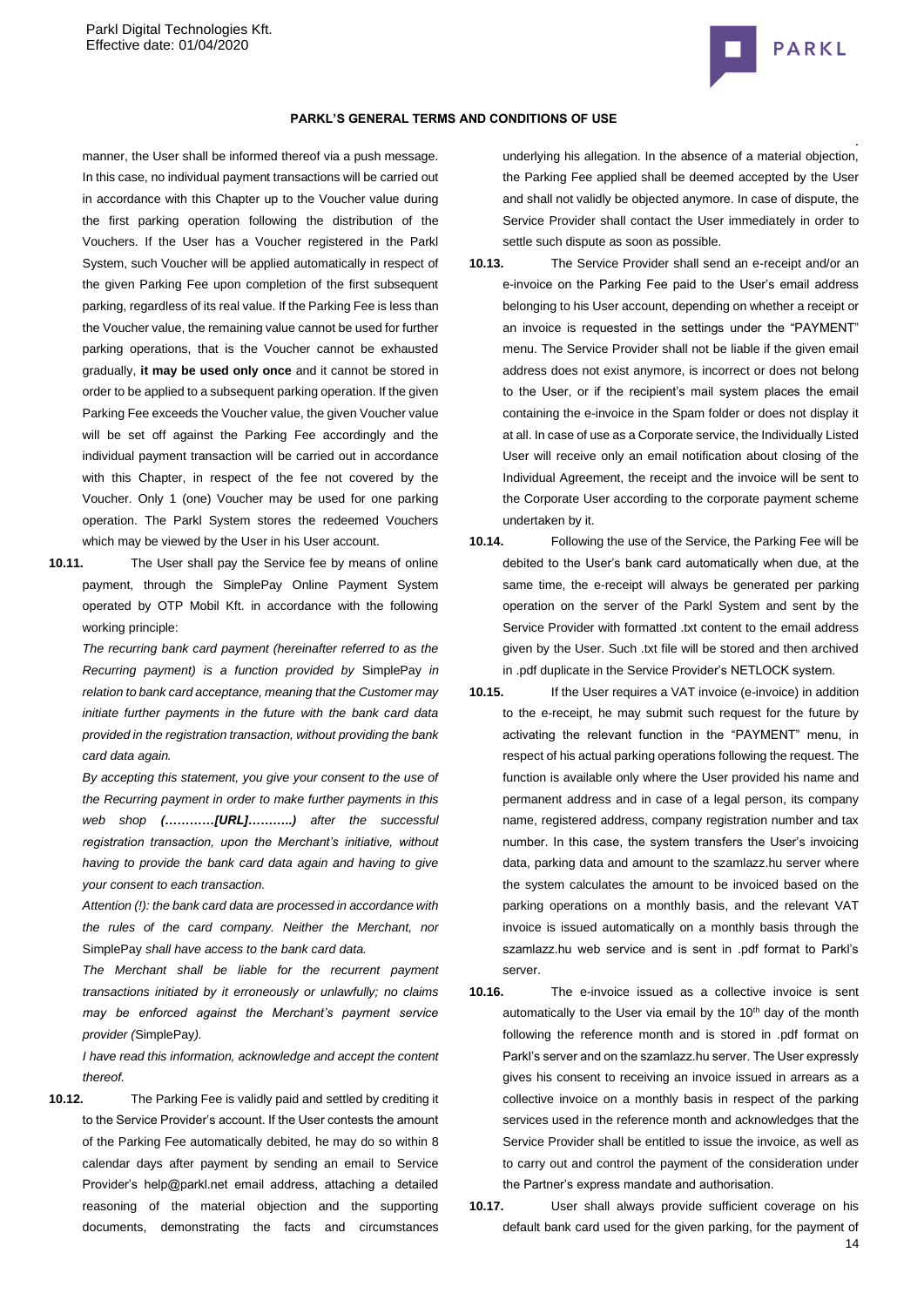

## **PARKL'S GENERAL TERMS AND CONDITIONS OF USE**

the Service fee and the performance of any other payment obligations; the failure to do so shall constitute a material breach of contract; furthermore the User agrees and acknowledges that the Service Provider shall be entitled to use all legal means available in order to ensure payment of the Parking Fee in accordance with the agreement.

- 
- **10.18.** If there is no sufficient coverage on the bank card provided by the User in the Parkl application, to be debited under these T&Cs or the given Individual Agreement, for the purposes of settling the Parking Fee or any other payment obligation, thus they cannot be settled when due and the User is late with payment for more than 15 days and he also fails to meet his payment obligation fully within an additional 5-day deadline from communication of the Service Provider's written notice to that effect, such conduct shall constitute a material breach of contract. In this case, after completion of the parking operation, the payment will arrive in the "UNSUCCESSFUL" phase and the amount of the debt will be displayed as a negative balance under the "USER'S BALANCE" menu in the User's account.
- **10.19.** If the Service Provider's given Partner so allows, the User shall be entitled to purchase a Season Ticket for a given location or, as the case may be, for more locations through the Parkl application; the Parking Lots in the given location(s) may be used with such Season Ticket in accordance with the terms and conditions set by the Partner. It is properly indicated in the Parkl application, if any Season Ticket may be purchased for the given location and the applicable special terms and conditions are also accessible through such application. Where a Season Ticket is used, the fee set by the Partner in advance shall be paid through the Parkl application, and based on such transaction, the User shall be entitled to use a specific quantity of parking services for a specific time and in specific locations. In this case, no individual payment transactions are carried out in respect of the specific parking operations.
- **10.20.** In case of non-payment, the Service Provider shall deactivate the User, regardless of the actual duration of the payment default, without any further warning and motivation and immediately, without having to provide for any damages, indemnification or other compensation, until full payment of the Parking Fee due together with the statutory default interest, regardless what other legal consequences are applied by the Service Provider vis-à-vis the User due to such default.
- **10.21.** User gives his express and irrevocable consent and authorisation to the Service Provider to give a mandate for debiting the Parking Fee due together with any interest to the User's bank card through the payment service provider for five days, once in a month during the payment delay.
- **10.22.** If, under these T&Cs, the User fails to settle the Parking Fee or any other additional payment obligation, including any obligation to pay damages based on an invoice issued when such obligation is due or based on a payment notice, Parkl shall be

entitled to act directly or through an attorney in order to settle the debt and take the necessary measures, as well as pass the costs of those actions onto the User.

- **10.23.** The User shall pay the Parking Fee, including any other payment obligations based on this agreement, that constitute a part of the Parking Fee, without any counterclaims or deductions, not including the setting off of lawful and valid money claims in case of a User that is considered to be a consumer. Such setoffs shall be carried out individually through administration following the consumer's request submitted to [help@parkl.net](mailto:help@parkl.net) email address.
- **10.24.** The Parkl application may be downloaded freely, but the User shall authorise the in-app purchases in his mobile phone settings.
- **10.25.** The Service Provider reserves the right to introduce discounts or promotions; the Service Provider shall inform the Users about the terms and conditions of such discounts and promotions through the Parkl System in due time.
- **10.26.** In case of Corporate services, the provisions set out in Chapter 10 shall be applicable with the difference that after completion of the parking operation, the Individually Listed User shall be entitled to settle the Parking Fee at the Corporate User's cost in case of parking in the parking lot and in the parking period authorised by the Corporate User. Where a Corporate service is used, the Season Ticket may be used under an individual agreement in accordance with the CT&Cs. The Corporate User shall settle the Parking Fee within the settlement scheme provided under the CT&Cs and/or the Individual Agreement.
- **11. Breach of the Agreement, Immediate Termination of the T&Cs by the Service Provider**
- **11.1.** If the Service Provider becomes aware that the User's activity is unlawful in any manner or for an reason or is contrary to the T&Cs, the agreement, the law, an authority's provision or other statutory provision or that it probably constitutes an abuse of right, it shall be entitled to deactivate the User's account without delay and any further warning or exhaustive motivation if the infringement may be remedied up to such time or, if the infringement cannot be remedied, it is entitled to delete such User account and, at its own discretion, ban the User from the Parkl System definitely where necessary, considering the seriousness of the conduct, including in particular any material breach of contract. If the final ban concerns a Corporate User, the Individually Listed User's entitlement to use the Corporate service will also cease to exist.
- **11.2.** If the Service Provider becomes aware of an unlawful conduct in relation to the information intermediated by it or that such information violates the right or lawful interest of anyone, it shall provide for removal of the access information or block the access according to Subclause 11.1 without delay.
- 15 **11.3.** The Service Provider shall be entitled to determine unilaterally, at its own discretion, which user conduct shall be deemed unlawful, if the given conduct results in using the Parkl System irregularly,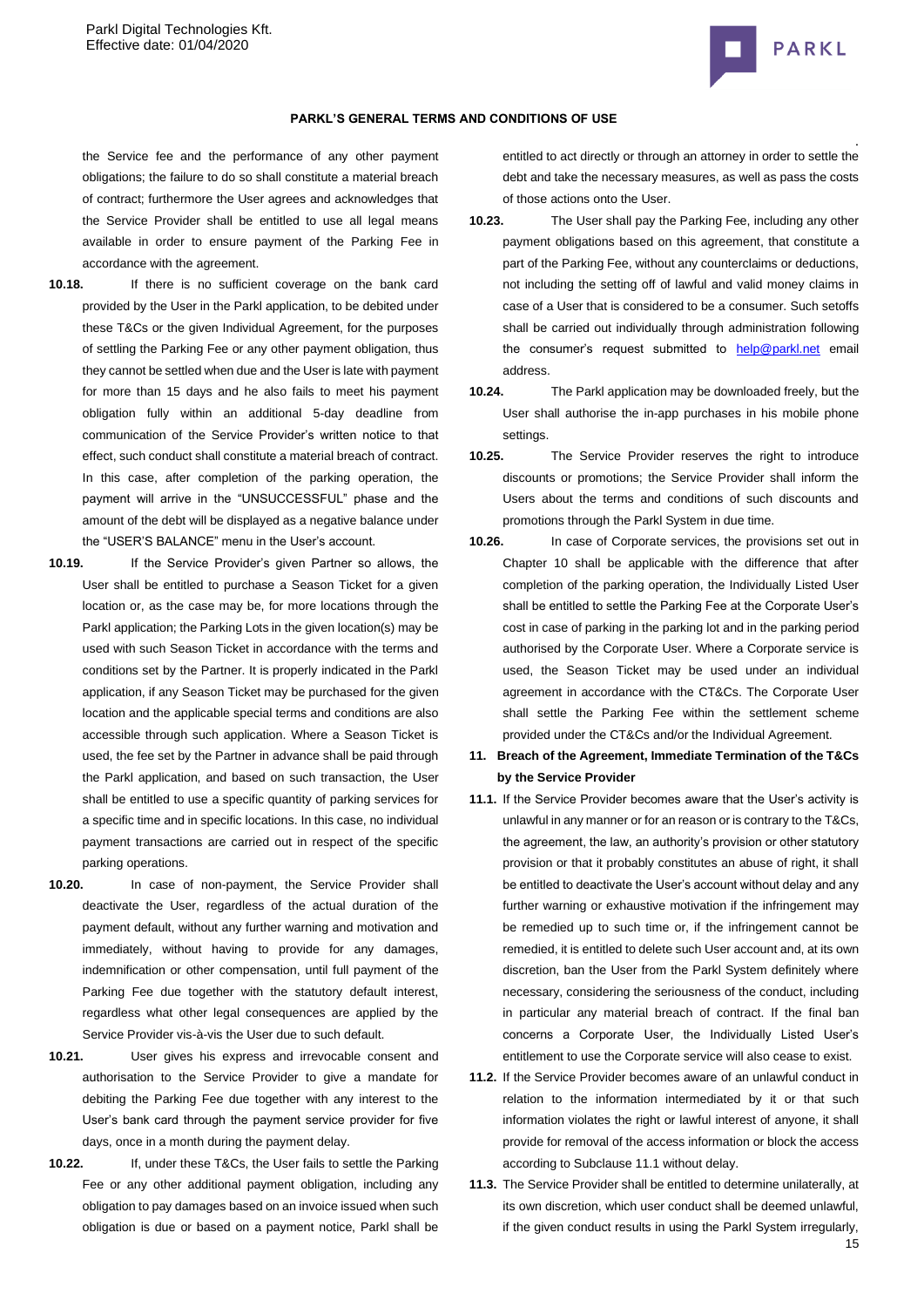

#### **PARKL'S GENERAL TERMS AND CONDITIONS OF USE**

abusively and contrary to the agreement, regardless of whether such conduct was indicated expressly in these T&Cs, and it shall also be entitled to determine the duration of deactivation, cancellation or ban applicable in case of the given infringement.

- **11.4.** The Partner shall be entitled to remove the defaulting User's Passenger Car from the Designated Parking Lot without delay if the unlawful or the non-compliant conduct is connected with the User's parking activity that is actually pending or that has not been closed regularly, and the User fails to abolish such conduct despite warning and such breach can be remedied most efficiently and successfully through the removal of the Passenger Car concerned. The User shall always bear the costs of removal which shall be debited automatically to the default bank card; furthermore, the Service Provider shall be entitled to enforce any relevant legal consequences vis-à-vis the User of the removed Passenger Car, also including any claims for damages.
- **11.5.** The User acknowledges expressly that during the deactivation, he shall not be entitled to use further parking services, that is initiate a booking for a parking operation or initiate a further parking operation based on a valid booking or without booking, regardless of the other legal consequences applied by the Service Provider in respect of that User in relation to the underlying breach of contract. The Service shall be suspended in respect of the User concerned. After termination of deactivation, that is the reactivation of the User account by the Service Provider, the User account may be accessed by the User again, but the Service Provider shall be entitled to claim from the User a gross amount corresponding to HUF 5,000 as re-registration fee for each reactivation which will be debited automatically to the default bank card upon re-activation.
- **11.6.** The deletion of the User account by the Service Provider shall be considered as a termination of the T&Cs by the Service Provider with immediate effect. In this case, the T&Cs cease to apply between the Parties, except for the provisions that, by their nature, survive such termination. The User account shall not be deleted if an active parking operation is pending or the payment obligation due is not performed, during such delay.
- **11.7.** Where the User account is deleted, all contents belonging to such account, including the profile data shall be deleted automatically, in accordance with the Data Protection policy. In case of deletion, the bookings not yet started by the User shall be deleted automatically. The content of a deleted account may not be restored; the User may only initiate a new Registration.
- **11.8.** In case of final ban, the User shall not be entitled to use the Parkl System in any circumstances.
- **11.9.** The Service Provider excludes its liability for any damage deriving from or related in any manner to the deactivation or deletion, on its own motion or upon request, of the User account or the User's content by the Service Provider due to a conduct that is unlawful or otherwise breaches the agreement, or to the final ban of the User, therefore the Service Provider shall not be liable either

directly or indirectly therefor. User shall not request any compensation or raise any claim in relation to the damage deriving from de-activation, deletion or the ban, but he shall compensate any damage incurred by the Service Provider.

**11.10.** The material breach of contract shall include in particular, but is not limited to the following User conducts:

- In the Service Provider's view, the User informs the Service Provider in an unclear or misleading manner about the entitlements or data necessary for concluding the Individual Agreement, including where the data supplied by the User prove to be false entirely or partly, considering in particular the following data: that he has appropriate driving licence and entitlements to use the Passenger Car driven by him, as well as the conditions for driving a vehicle;
- The User uses the Parkl System irregularly and contrary to its intended use, for the purposes of fraud or to cause damage to the Service Provider or a third party or causes damage in any manner during the use of the Service;
- If the User fails to extend the Parking Period applicable to the Designated Parking Lot in advance, and he does not even leave such Parking Lot in accordance with the agreement;
- The User does not always provides for a sufficient coverage for the fee of the Service used, on the bank card set as a default bank card in respect of the given parking activity.
- The User is late with payment of the Service fee for more than 15 days and he also fails to meet his payment obligation fully within an additional 5-day deadline from communication of the Service Provider's written notice to that effect.
- The User loses his previous authorisation to drive as it has been banned from driving or his driving license has been withdrawn, but he wishes to use the Service.
- **11.11.** The User may always terminate his User account in accordance with these T&Cs; such termination shall constitute a termination for the future.
- **11.12.** Where the T&Cs are terminated with immediate effect for the future or the User's account is deleted, the User or, in case of a Corporate service, the Corporate User shall continue to meet his payment obligation undertaken in the agreement even after the termination date.
- **11.13.** Where the T&Cs are terminated with immediate effect for the future, the defaulting User shall bear all costs, damage and other negative legal consequences deriving from such termination.
- **11.14.** In case of a Corporate service, the Corporate User shall also be entitled to ban from the system, through the corporate administration system, the Individually Listed User who, on more consecutive occasions, parks at the Corporate User's cost in the Parking Lot which however does not fall into a parking zone or time period provided by the Corporate User, or if such Corporate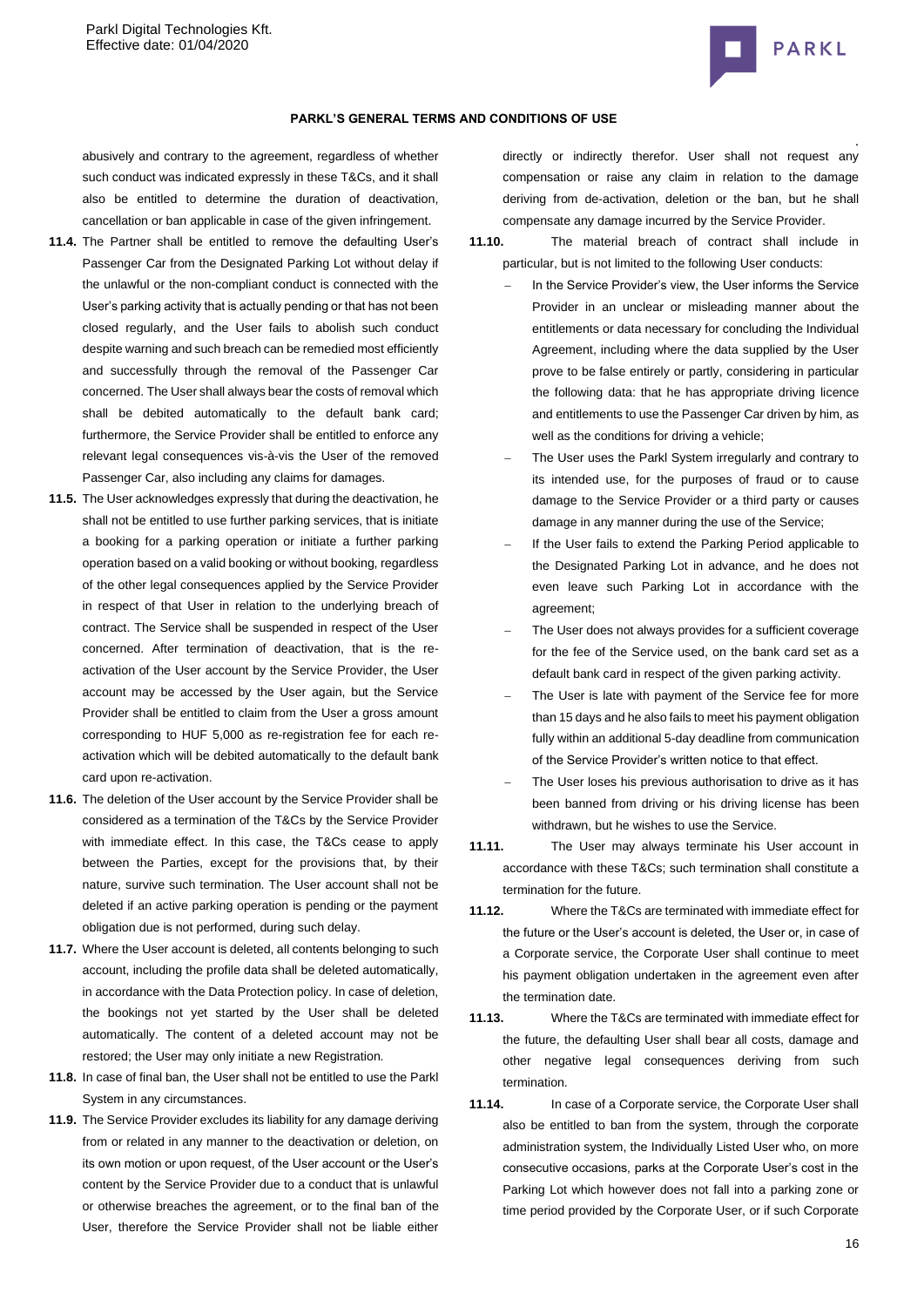

# **PARKL'S GENERAL TERMS AND CONDITIONS OF USE**

User wishes to terminate the Individually Listed User's right to access for any other reason. In this case, the Individually Listed User becomes an User and may continue to use the Parkl application at his own cost.

#### **12. Liability**

# **12.1. Use of the Parkl System**

- **12.1.1.**The User may use all functions of the Parkl System under his own responsibility. The Service Provider does not assume any liability for the consequences deriving from the use of the Parkl System.
- **12.1.2.**The Service Provider shall not be liable for the success of the Parkl System, it is not liable for the achievement of any results. The Partner acknowledges expressly that there is no guarantee to achieve conditions better that the parking fees set by the authority, as a result or through the use of the Parkl System, and that the Service Provider shall not be liable for that in any circumstances.
- **12.1.3.**Where a Corporate service is used, the payment shall be made by the Corporate User; such provision shall apply even where the Individually Listed User selects the "Parking Fee at the Corporate User's cost" parking method in a parking lot or in a parking period not indicated by the Corporate User. The Service Provider shall not regulate the individual agreement between the Corporate User and the Individually Listed User, such individual agreement shall be agreed by the Corporate User and the Individually Listed User.

#### **12.2. Information Displayed**

- **12.2.1.**Service Provider shall make all efforts to ensure the accuracy and completeness of the contents in the Parkl system, but it does not assume liability for any damage due to the potential inaccuracy or incompleteness of data contained in the Parkl application. The User may rely on the information available in the Parkl System only under his own responsibility and he shall also be responsible for monitoring any changes to such information.
- **12.2.2.** For the rest, only the User and the Partner shall always be liable for the correctness, truth and accuracy of any information and data relating to the User or the Partner, which has any relevance in complying or is connected with these T&Cs, including but not limited to the invoicing data (e.g. bank account number). The User or the Partner shall notify the Service Provider in writing of any changes without delay. In case of failure to do so, any legal consequences due to any incorrect, erroneous, false data and information shall be solely borne by the User and the Partner. Unless otherwise notified in writing, the information contained in these T&Cs and its the annexes thereto shall be considered as valid and effective information and the Service Provider shall not be obliged to check regularly whether they are updated.

**12.2.3.**The User shall use the Parkl System for purposes and in the manner that are legal and lawful.

#### **12.3. Technology Background**

- **12.3.1.**The User shall be responsible and liable for providing the Internet access and the devices (hardware and software and their appropriate settings) necessary for accessing the Service. The User shall solely be responsible for the availability of the IT devices, as well as for their proper functioning and intended use.
- **12.3.2.**The User acknowledges that the Service Provider has no influence over the operation and policies of the Android or IOS operation system and that it does not warrant the full performance of the Service ordered in case of change, termination, malfunctioning thereof or in any circumstances that obstacle or make impossible the use of the Service in any manner. Consequently, the Service Provider shall not assume any liability for the duration of the processing time and of the authorisation procedure of the Android Market and App Store. The User acknowledges that he may not claim any compensation, indemnification, damages or raise other claims vis-à-vis the Service Provider in relation thereto.
- **12.3.3.**The User accepts that the Service Provider has no influence on the policies and operation of the Android Market and the App Store. The Service Provider does not assume any liability for the full performance of the Service ordered in case of change in such policies or activities, malfunctioning or any circumstances that obstacle or make impossible the use of the Service. The User acknowledges and agrees that in such case he may not claim any damages, indemnification, compensation or raise any other claim vis-à-vis the Service Provider.
- **12.3.4.**For the rest, the Service Provider does not undertake any warranty in relation to the policies, operations of third party service providers, relating to the use of the Parkl application and the errors arising due to their change, termination or absence, or for the full performance of the service ordered.
- **12.3.5.**The Service Provider shall not assume any liability for the search and booking history of the Parkl application becoming known to unauthorised third persons, the User shall solely be liable for the protection of the User's mobile phone, User account, the Website and any devices running the Parkl application.
- **12.3.6.**Service Provider shall do everything in order to ensure that the Parkl System operates in compliance with these T&Cs, smoothly, as well as it shall check and update the Parkl System regularly, verify the accuracy of the information and data available therein, and try to protect the Parkl System against computer viruses and other malware, however, the Service Provider does not assume any liability for the continuous smooth and flawless operation and accessibility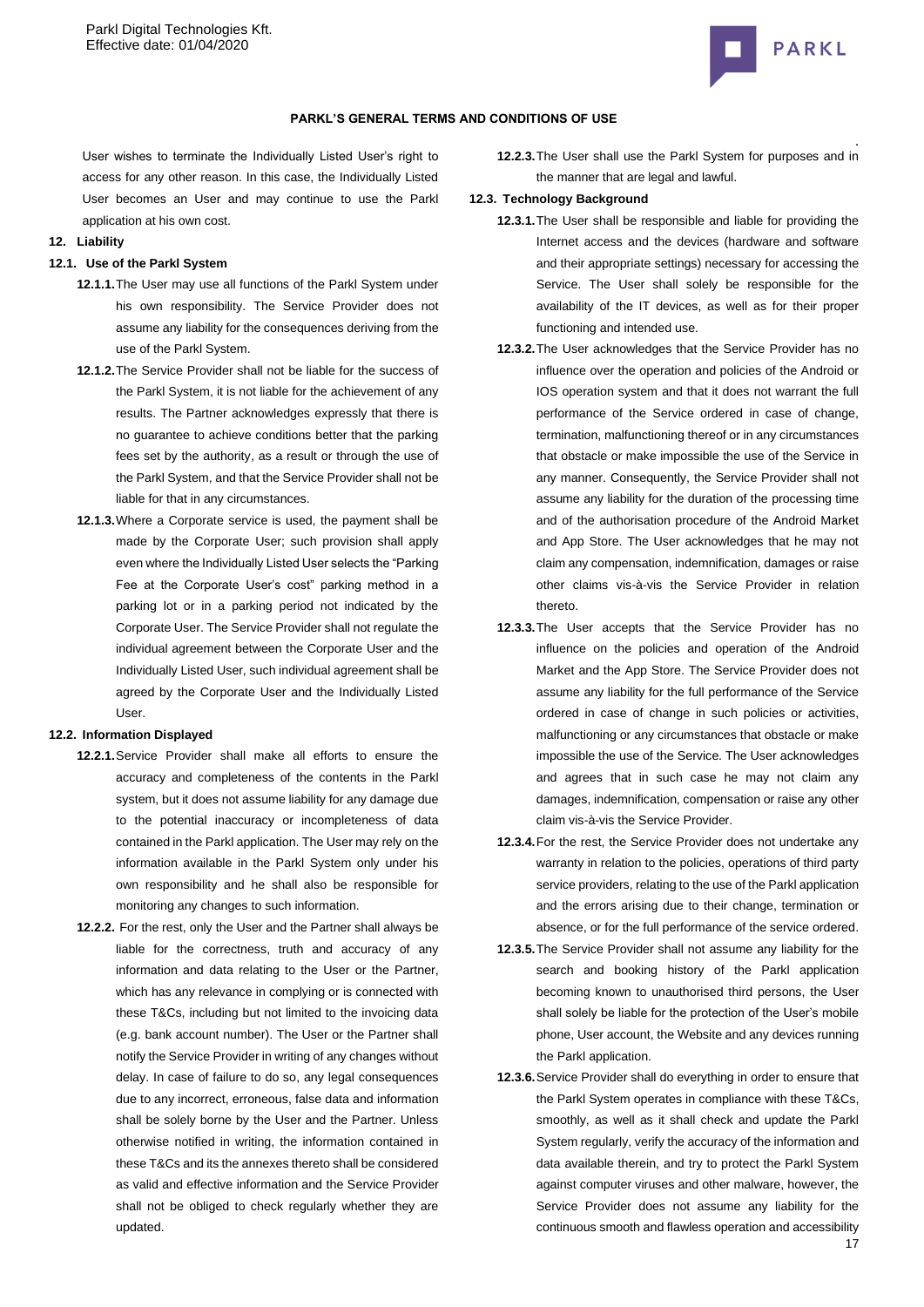

#### **PARKL'S GENERAL TERMS AND CONDITIONS OF USE**

of the Parkl system, its completeness or suitability for a given purpose or potential loss of its data for any reason or for any other disfunction. Disfunctions include in particular any technical stoppage, network failure or outage or harmful content becoming accessible through the use of the Parkl system or placed therein, so including damage caused by viruses, worms, macros or hacker activities. The Service Provider expressly excludes its direct or indirect liability for the damage and loss deriving from the direct or indirect use of the Parkl System and of the information and content therein, the unsuitable condition of the Parkl System, the inappropriate functioning, deficiency, any malfunctioning or misunderstanding, as well as for the access and other operating tasks performed by or together with third party service providers.

**12.3.7.**If an electronic surveillance system is applied in any outdoor or indoor area to and from or concerning the Parking Lots, such system shall be operated exclusively by the Partner in accordance and in compliance with the applicable laws. The Partner shall fully be liable for the operation of the electronic surveillance system; the Service Provider shall not be liable for such operation in any circumstances.

#### **12.4. Liability for the Parking Service**

- **12.4.1.**The Partner shall solely be liable for the quality of the Service, so including but not limited to ensuring the intended use and the operation of the Parking Lot, as well as compliance with the rules and regulations applicable there, including in particular compliance with the Road Traffic Rules. The Service Provider shall not assume any direct or indirect liability for the User's or the Partner's conduct violating the T&Cs or the applicable laws or which are contradictory or which cause damage.
- **12.4.2.**Service Provider does not assume any liability either directly or indirectly for any failure, damage, theft, destruction or any other deterioration occurred in the vehicles, other movables, real properties in the area used by the User or otherwise including the Parking Lot. Service Provider does not undertake liability for personal belongings left at the Parking Lot.
- **12.4.3.**Due to the intermediated nature of the Service, the Service Provider shall not be liable for the quality of parking service supplied by the Partner. The Service Provider excludes any liability for the case in which, during or in connection with the use of the Service, any damage is incurred by the User or a third party; the User or the third party may only raise any claim for damages against the Partner. The Partner acknowledges and undertakes this obligation expressly.
- **12.4.4.**Only the Partner shall always be responsible and liable for ensuring the safety conditions of the parking service, the safety of life and property, as well as the protection of

persons and property; the Service Provider shall not be held liable either directly or indirectly for the lack or insufficient functioning thereof or for any legal consequences thereof.

- **12.4.5.**Having regard to the nature of the subject matter of the contract, the Service Provider shall not be liable or be obliged to respond directly for any third party claims arising in relation to or in connection with the performance; in all cases, the Partner shall be liable directly vis-à-vis third parties.
- **12.4.6.**The Service Provider shall not intervene in the disputes between the Partner and the User; the Partner shall hold the Service Provider harmless from any claims, credits and obligation to pay damages. If third parties raise any claims against the Service Provider in relation to or in connection with the performance, the Partner shall fully exempt the Service Provider from the relevant liability, responsibility and obligation. In case of enforcing any claims against the Service Provider, the Partner shall make all necessary information available to the Service Provider and intervene in the procedure initiated against the Service Provider in order to exempt or contribute to the success of the Service Provider.

#### **12.5. Service Provider's Liability**

- **12.5.1.**The Partner shall not be obliged to bear and compensate the damage deriving from the Service Provider's, its representatives' or employees' wilful conduct that is contrary to, or in violation of, the provisions of this Agreement; the Service Provider shall be liable for the legal consequences of such damage. The Service Provider shall be liable for damage deriving from its own, its representatives' or employees' negligent conduct if the damage was foreseeable at the time of the conduct, and such conduct violates a material obligation arising from the legal relationship between the User and the Service Provider. In this sense, all obligations set out in this Agreement are material if their performance is essential in order to use the Service.
- **12.5.2.**The Service Provider shall not be obliged to bear and compensate the damage due to circumstances out of its control and which could not be foreseen when the Individual Agreement was concluded.
- **12.5.3.**In case of Street Parking Lots, the Service Provider shall not be liable in any manner or in any case for the changes of parking fees due to legislative changes or for the special method of calculating the Parking Fee applicable in the Parking Zone of the Street Parking Lot; the User shall always ascertain of the foregoing.
- **12.5.4.**The Service Provider shall not be liable for damage due to the commencement of the parking in a Street Parking Lot in an erroneous Zone or in any other erroneous manner. The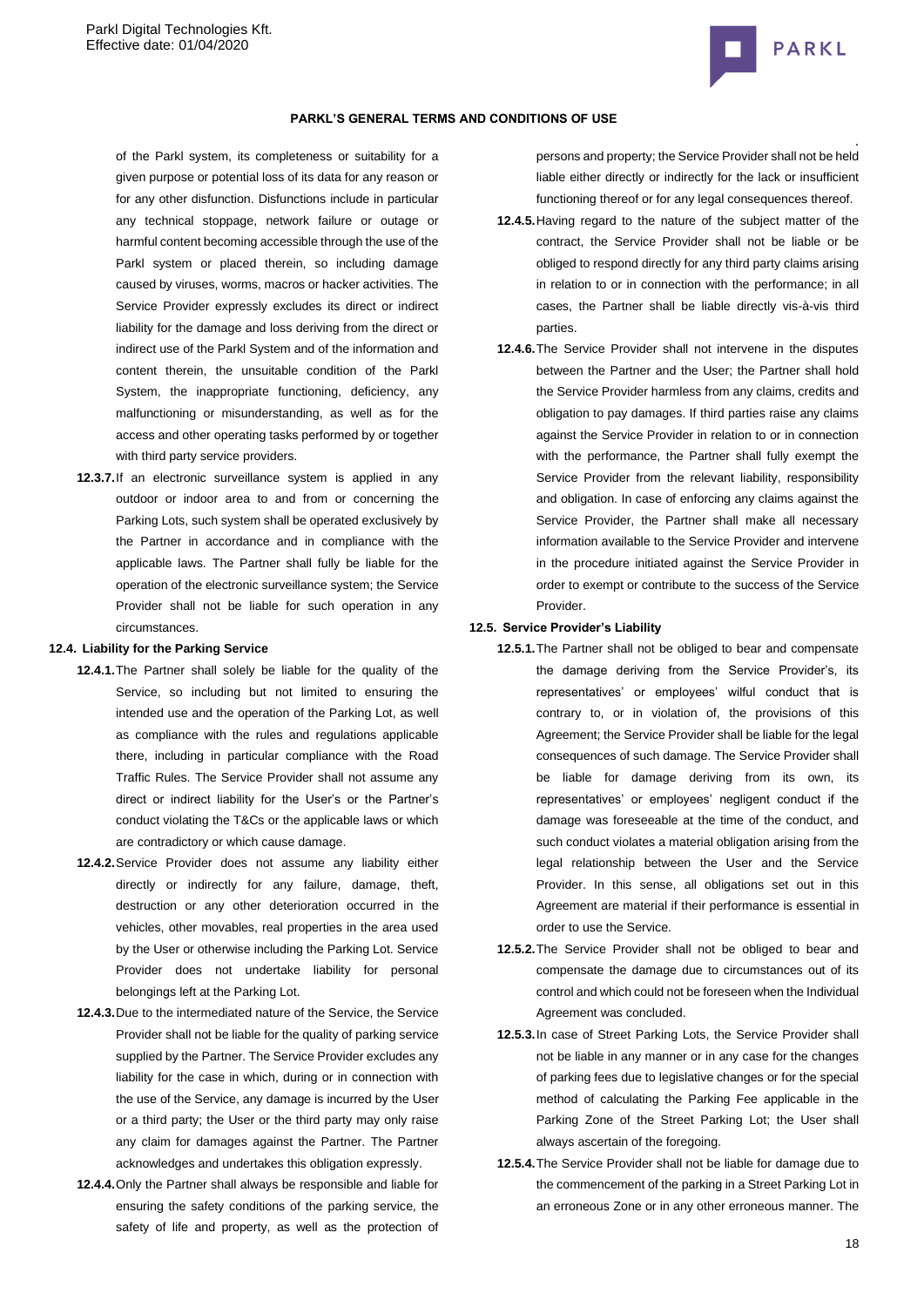

User shall always ascertain that the zone number corresponds to his real location.

- **12.5.5.**The Service Provider shall not assume any liability for damage incurred by the User, because the Service Provider's right to supply services in Street Parking Lots has been withdrawn or the Service Provider is unable to meet its obligations under the T&Cs from the date of amendment, due to the amendment. In this case, the supply of the Service will cease at the time indicated in the relevant notice.
- **12.5.6.**The Service Provider shall not assume any liability, either in terms of quantity or quality or from legal aspect, for the parking services supplied by NMFSZ to the User through centralised mobile sale. Such issues may only be handled and a claim for damage may only be enforced as between the NMFSZ and the User.
- **12.5.7.**The Service Provider shall not be liable without a limitation in time if the Service cannot be used due to an error, maintenance or development by the NFMR or for a reason arising within the NMFSZ's or a third party's sphere of interest, as well as if the error arises within the company's sphere of interest, including in particular where the parking is not commenced properly. The User shall always ascertain that the parking operation has been commenced or stopped properly; if this is impossible for any reason, the User shall provide for payment of the applicable parking fee in another manner.
- **12.5.8.**The Service Provider's liability under these T&Cs shall always be limited to the consideration due for the ordered Service which has actually been paid by Partner to the Service Provider (the Service Fee due to the Service Provider), taking into account the extent of consideration agreed. The compensation of damages by Parkl shall not cover loss of profits and consequential damages occurred due to the incident.
- **12.5.9.**The limitation of liability shall not apply in the cases set out in Section 6:152 of the Civil Code, that is in case of liability for damage caused wilfully or injuries affecting the persons' life, physical integrity or health. Otherwise, the limitation of liability in this Chapter 12 reflects the Parties' mutually agreed and accepted agreement. The Parties acknowledge expressly that the consideration due for the limitation of liability will be taken into account in the calculation of the fees mutually agreed by the Parties; the Parties agree on the extent of the fees being aware of the foregoing and recognise expressly that such fees are proportionate.
- **12.5.10.** None of the Parties shall be liable for any delay or nonperformance of their obligations under this agreement where this is due to an event that the Party could not reasonably prevent, provided that both Parties take

. reasonable steps to minimise or avoid the delay or nonperformance.

### **12.6. Force Majeure**

- **12.6.1.**All events that cannot be influenced by the Parties' activities and that affect the contractual performance constitute unforeseeable and extraordinary unavoidable external causes and shall be deemed as a force majeure in application of the agreement (e.g. natural disaster, fire, explosion, strike, etc.).
- **12.6.2.**The Parties shall notify each other in writing of the force majeure without delay. This notice shall indicate the exact reason of the force majeure, as well as its expected effect on the Agreement.
- **12.6.3.**Should the force majeure delay the performance of the Agreement for more than 1 month, the Parties shall record the necessary amendments through negotiations. If such negotiations are not successful within two weeks from their beginning, any Party shall be entitled to terminate the individual mandate affected by the force majeure with immediate effect.
- **13. Copyright Provisions and the Parkl System's Terms and Conditions of Use**
- **13.1.** The Service Provider expressly declares that it is the sole proprietor of the Parkl software, as well as it holds exclusively all copyrights, industrial property rights and related rights to all the elements of the Parkl System, and that no third parties have any right in that respect which would hinder or obstacle the application of a software or other system element by the User.
- **13.2.** These T&Cs shall not affect in any manner Service Provider's intellectual property relating to any of its intellectual works or its unlimited and exclusive right of use as to the Parkl system. Such products shall always remain in Service Provider's property and use and the User shall not acquire any unlimited or limited copyrights, rights of use, industrial property rights or other rights in respect of the Parkl system.
- **13.3.** The Parkl name and trademark are protected by industrial property rights; their use is subject to the Service Provider's written consent, except for referencing.
- **13.4.** All elements of Parkl system as well as all Service Provider's contents available in such system shall be subject to Service Provider's copyright protection and industrial property rights protection where relevant. The utilisation, processing, copying, adaptation, distribution, reproduction, storage, any kind of exploitation or use of such elements and contents outside the scope of these T&Cs, without the copyright owner's express written consent constitutes an infringement of copyrights, resulting in the appropriate legal consequences.
- **13.5.** Even in case of a written consent, any material from the Parkl application and its database may only be taken over subject to making reference to the Parkl application.
- **13.6.** The Service Provider reserves all of its rights to any and all items of the Parkl System as broadly interpreted, including the domain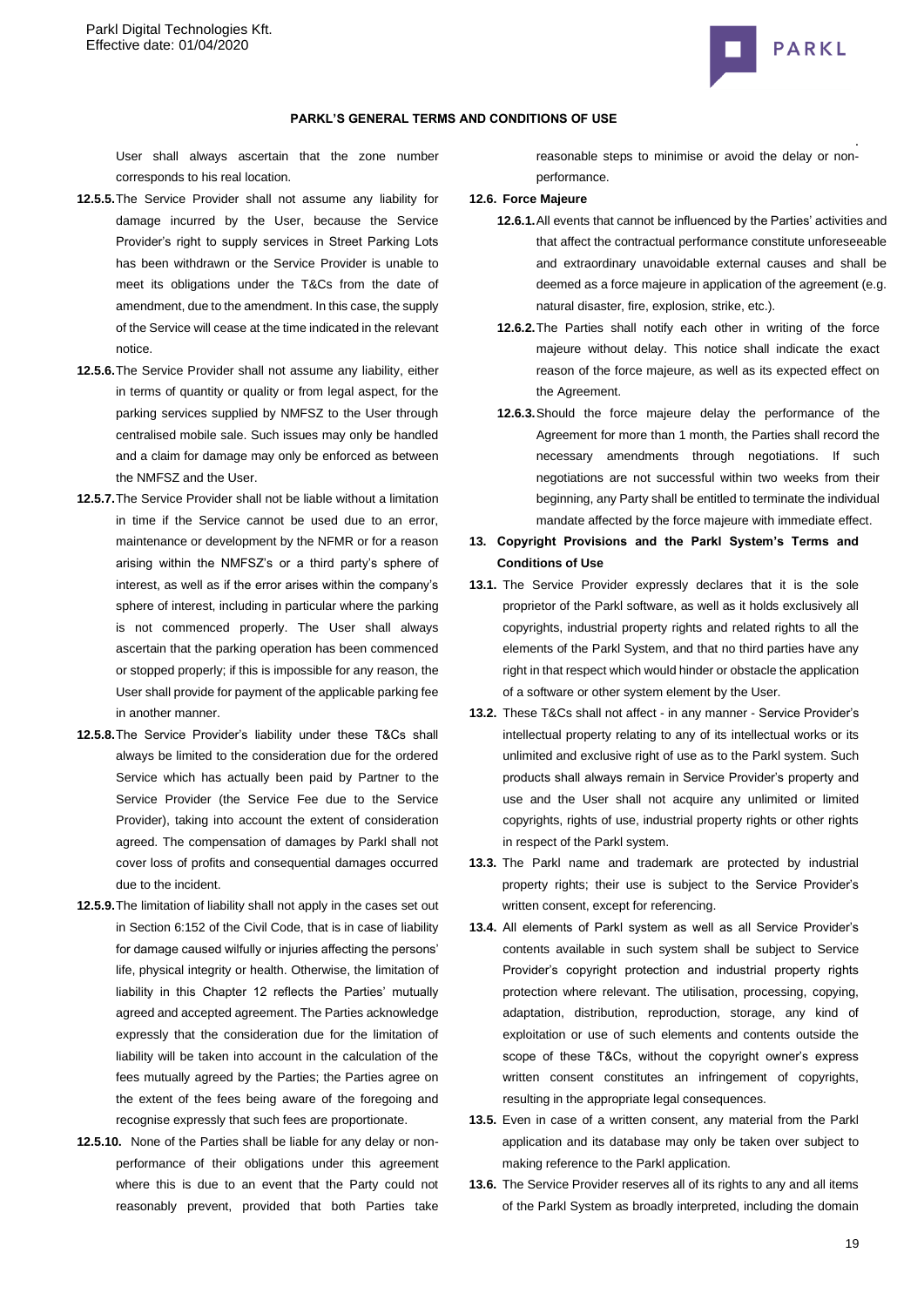

### **PARKL'S GENERAL TERMS AND CONDITIONS OF USE**

name, the secondary domain names deriving therefrom, as well as the Internet advertising interfaces.

- **13.7.** The use of the service shall not result in the reversal or decryption of the source code by the User, the dismantling, reproduction, exploitation by the User of the Opening equipment or other tools owned by Service Provider or used by it for complying with these T&Cs or in the infringement of Service Provider's intellectual property rights in any other manner.
- **13.8.** Furthermore, adaptation of the content or certain parts of the Parkl application, the unfair creation of user identification numbers and the use of any application with which the Parkl application or a part thereof may be modified or indexed (e.g. search robot or any other decryption), is prohibited.
- **13.9.** The Service Provider reserves the right to modify or alter the Parkl System at any time, having regard to the fact that such modification or alteration cannot cause a continuous interruption of the intended operation exceeding the 48-hour period set out in this Agreement and that the Users are always informed thereof in advance and in a timely manner.
- **13.10.** In case of a copyright infringement, the Service Provider may enforce its right to claim damages and any other legal consequences against the infringer in court.

### **14. E-mobility Service**

- **14.1.** In certain locations, the Service Provider provides for the electric charging of electric cars through the Parkl System depending on the collaboration with certain Partners or independently; this circumstance is indicated separately in the Parkl application.
- **14.2.** Each charging station is operated by the given Partner or by Parkl; the Service Provider shall always ensure the management of the charging station by the User through the Parkl application, therefore the Service Provider shall be liable for the intended operation of the charging stations only in the locations where it operates the e-mobility service. The Service Provider shall indicate the information relating to the operation of the given charging stations, the Partners' contact details, error reporting and other relevant information in the information interface recorded in the Parkl application in respect of the given charging station.
- **14.3.** The User shall always be liable fully for the compatibility between the Passenger Car he wishes to charge at the relevant charging station and such charging station, and for the regular and intended use of such station.
- **14.4.** The Service Provider makes the use of the e-mobility service in specific locations subject to an appropriate consideration which is the electricity charging fee calculated on the basis of the electricity consumed in kWH as increased by the fixed Comfort Fee. The amount shall be settled through the Parkl System.
- **14.5.** Depending on the agreement between the Service Provider and the Corporate Users, the e-mobility service may also be used by Individually Listed Users.

**14.6.** Otherwise, the provisions of these T&Cs shall apply *mutatis mutandis* to the e-mobility service.

#### **15. Data Protection**

**15.1.** The Service Provider's data protection provisions are included in a separate policy. The Data Protection policy is available at the following link in Hungarian: [https://parkl.net/mobile/privacy?lang=hu,](https://test.parkl.net/mobile/privacy?lang=eng) in English: [https://parkl.net/mobile/privacy?lang=eng,](https://parkl.net/mobile/privacy?lang=eng) or at the Service Provider's website: ww.parkl.net/

#### **16. Handling of Complaints**

- **16.1.** The Service Provider always acts as an intermediary service provider through the Parkl application. The Service Provider shall not be liable for matters for which the Partner is liable; the related complaints shall be forwarded by the Service Provider directly to the given Partner, but it shall cooperate in the handling of the complaint as possible.
- **16.2.** If the User has any complaints in relation to the Service or the performance thereof, such complaint may be communicated via [info@parkl.net](mailto:info@parkl.net) e-mail address or +36-30/971-9900 phone number or even in a letter addressed to the Service Provider.
- **16.3.** The Service Provider shall examine the complaint immediately and remedy it where necessary. If the User disagrees with the handling of the complaint, the Service Provider shall take records of the complaint and its related position without delay and deliver a copy thereof to the User. If the complaint cannot be examined immediately, the Service Provider shall take records of the complaint and deliver a copy thereof to the User or send it later together with the reply in the merits.
- **16.4.** The Service Provider shall reply in writing to the written complaint within 30 days. The Service Provider shall motivate its position if it refuses the complaint. The Service Provider shall retain the duplicate of such reply for 5 years and show it at the controlling authorities' request.
- **16.5.** The User acknowledges and expressly agrees that in considering the complaint, Parkl may use the records of the electronic surveillance system (security camera) placed and operated by the Partner at the Designated Parking Lot, where necessary and in accordance with the applicable laws.
- **16.6.** If the outcome of the handling of the complaint is unsatisfactory for the User, he may avail of the procedure of further bodies: if the User is a consumer, he may turn to the district office having jurisdiction, available through the website of the Ministry for National Development [\(http://jarasinfo.gov.hu/.](http://jarasinfo.gov.hu/)) in relation to a consumer complaint concerning the service. The jurisdiction is based on the User's domicile, the undertaking's registered address, site address, as well as the place of infringement. In relation to complaints concerning electronic advertisements, the User may initiate the NMHH's procedure [\(http://nmhh.hu/tart/report/2\)](http://nmhh.hu/tart/report/2) .
- 20 **16.7.** The Service Provider raises the User's attention to the fact that users considered to be consumers may turn to the conciliation